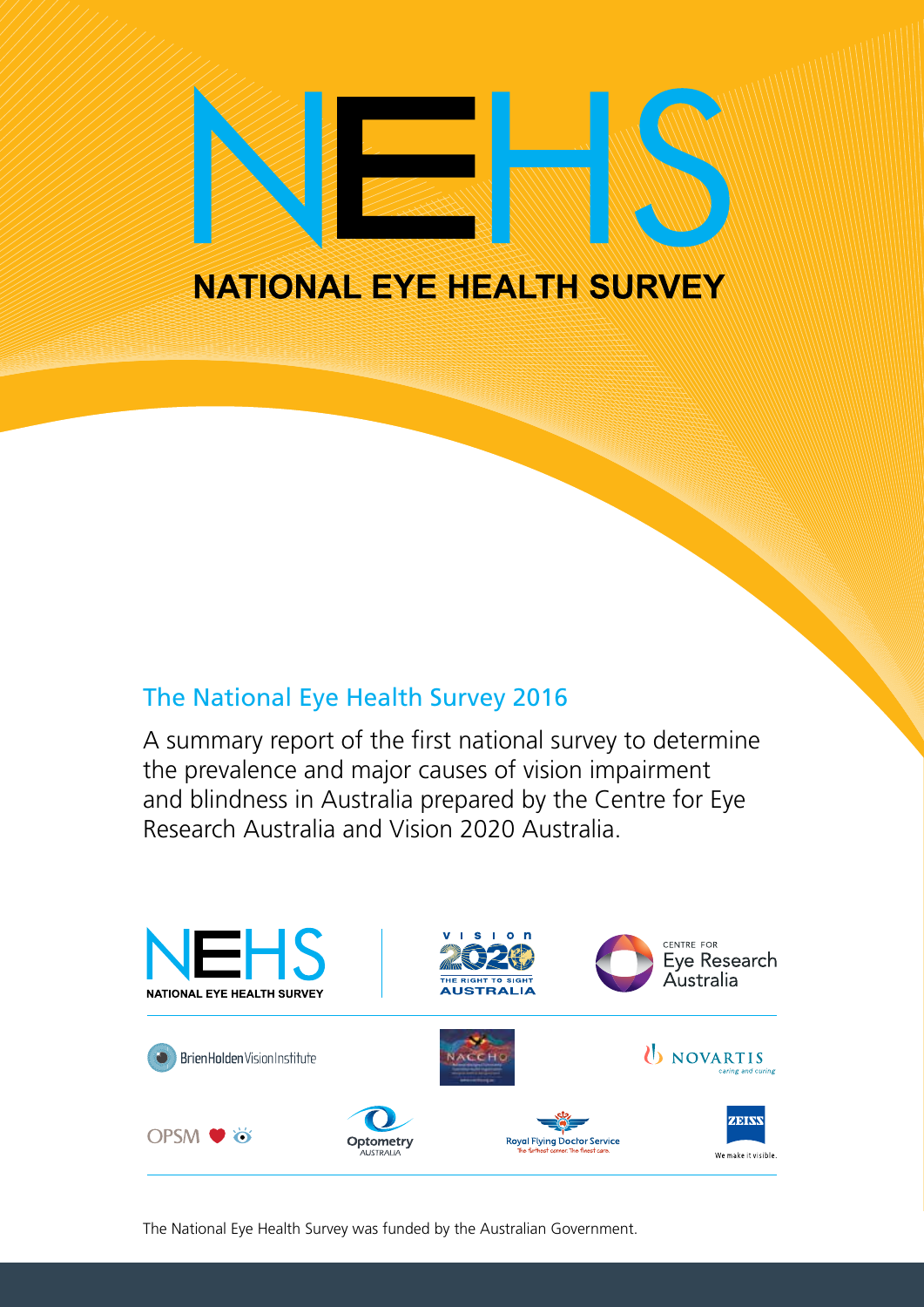Summary report prepared by the Centre for Eye Research Australia and Vision 2020 Australia.

Copies of the full National Eye Health Survey Report 2016 are available from www.vision2020australia.org.au or by calling +61 3 9656 2020.

#### **Report authors**

Joshua Foreman<sup>1,2</sup>, Stuart Keel<sup>1</sup>, Jing Xie<sup>1</sup>, Peter van Wijngaarden<sup>1,2</sup>, Jonathan Crowston<sup>1,2</sup>, Hugh R Taylor<sup>3</sup>, Mohamed Dirani<sup>1</sup>

- 1. Centre for Eye Research Australia, Royal Victorian Eye & Ear Hospital, Melbourne, Australia
- 2. Ophthalmology, University of Melbourne, Department of Surgery, Melbourne, Australia
- 3. Indigenous Eye Health Unit, Melbourne School of Population and Global Health, University of Melbourne, Melbourne, Australia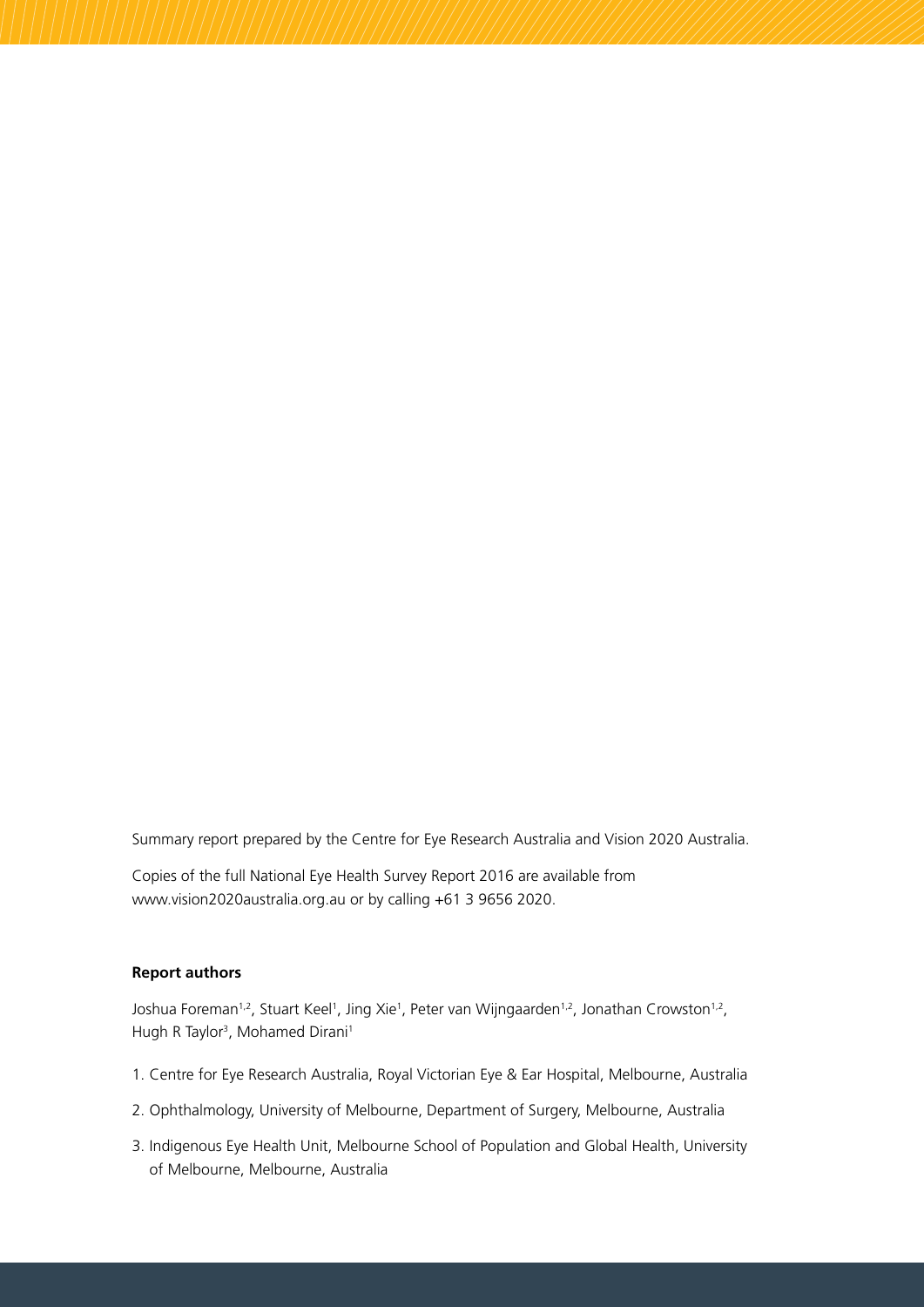# Table of Contents

| Symbols                                                                                                                                                                                                                                                                                                              |
|----------------------------------------------------------------------------------------------------------------------------------------------------------------------------------------------------------------------------------------------------------------------------------------------------------------------|
|                                                                                                                                                                                                                                                                                                                      |
|                                                                                                                                                                                                                                                                                                                      |
|                                                                                                                                                                                                                                                                                                                      |
| Acknowledgements                                                                                                                                                                                                                                                                                                     |
| Global context<br>National context                                                                                                                                                                                                                                                                                   |
|                                                                                                                                                                                                                                                                                                                      |
| Definitions of vision impairment and blindness within the NEHS                                                                                                                                                                                                                                                       |
| The prevalence of bilateral vision impairment and blindness<br>The major causes of bilateral vision impairment<br>The major causes of blindness<br>The prevalence of bilateral vision impairment by gender, age and geographical area<br>Detection and treatment coverage rates of major eye diseases and conditions |
|                                                                                                                                                                                                                                                                                                                      |
| .22<br><b>NEHS Steering Committee</b><br>CERA research team<br>Organisations and individuals by state/territory                                                                                                                                                                                                      |
| Appendix B: Selected sites in the National Eye Health Survey  32                                                                                                                                                                                                                                                     |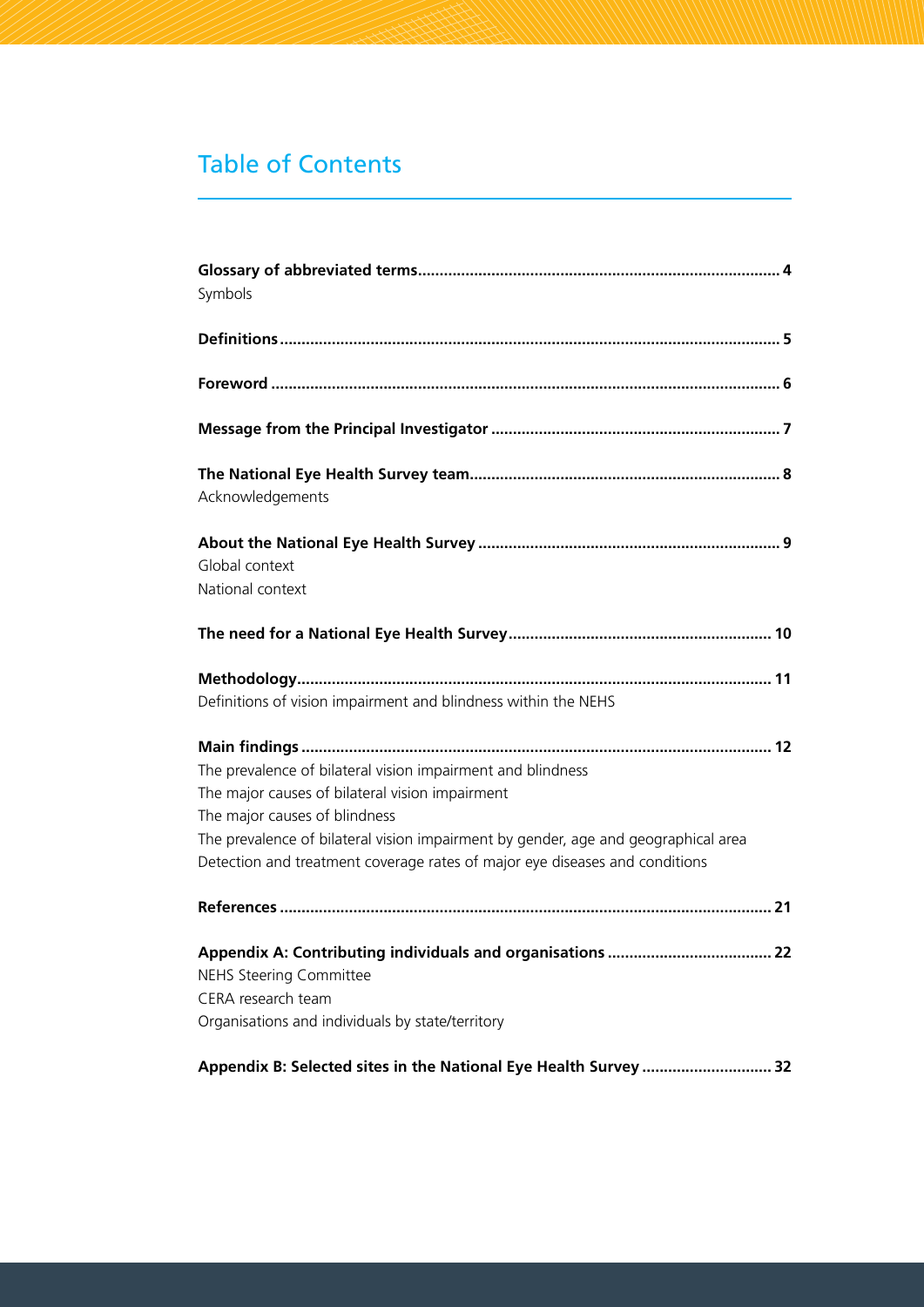# Glossary of abbreviated terms

| <b>BMES</b>   | <b>Blue Mountains Eye Study</b>                              |
|---------------|--------------------------------------------------------------|
| CERA          | Centre for Eye Research Australia                            |
| <b>NACCHO</b> | National Aboriginal Community Controlled Health Organisation |
| <b>NEHS</b>   | National Eye Health Survey                                   |
| <b>NFIP</b>   | National Framework Implementation Plan                       |
| <b>NIEHS</b>  | National Indigenous Eye Health Survey                        |
| <b>NSW</b>    | New South Wales                                              |
| ΝT            | Northern Territory                                           |
| QLD           | Queensland                                                   |
| SA            | South Australia                                              |
| <b>VIC</b>    | Victoria                                                     |
| <b>VIP</b>    | [Melbourne] Visual Impairment Project                        |
| WA.           | Western Australia                                            |
| <b>WHA</b>    | World Health Assembly                                        |
| <b>WHO</b>    | World Health Organization                                    |

# **Symbols**

- < Less than
- > More than
- ≤ Less than or equal to
- ≥ More than or equal to
- / Or
- +/- With or without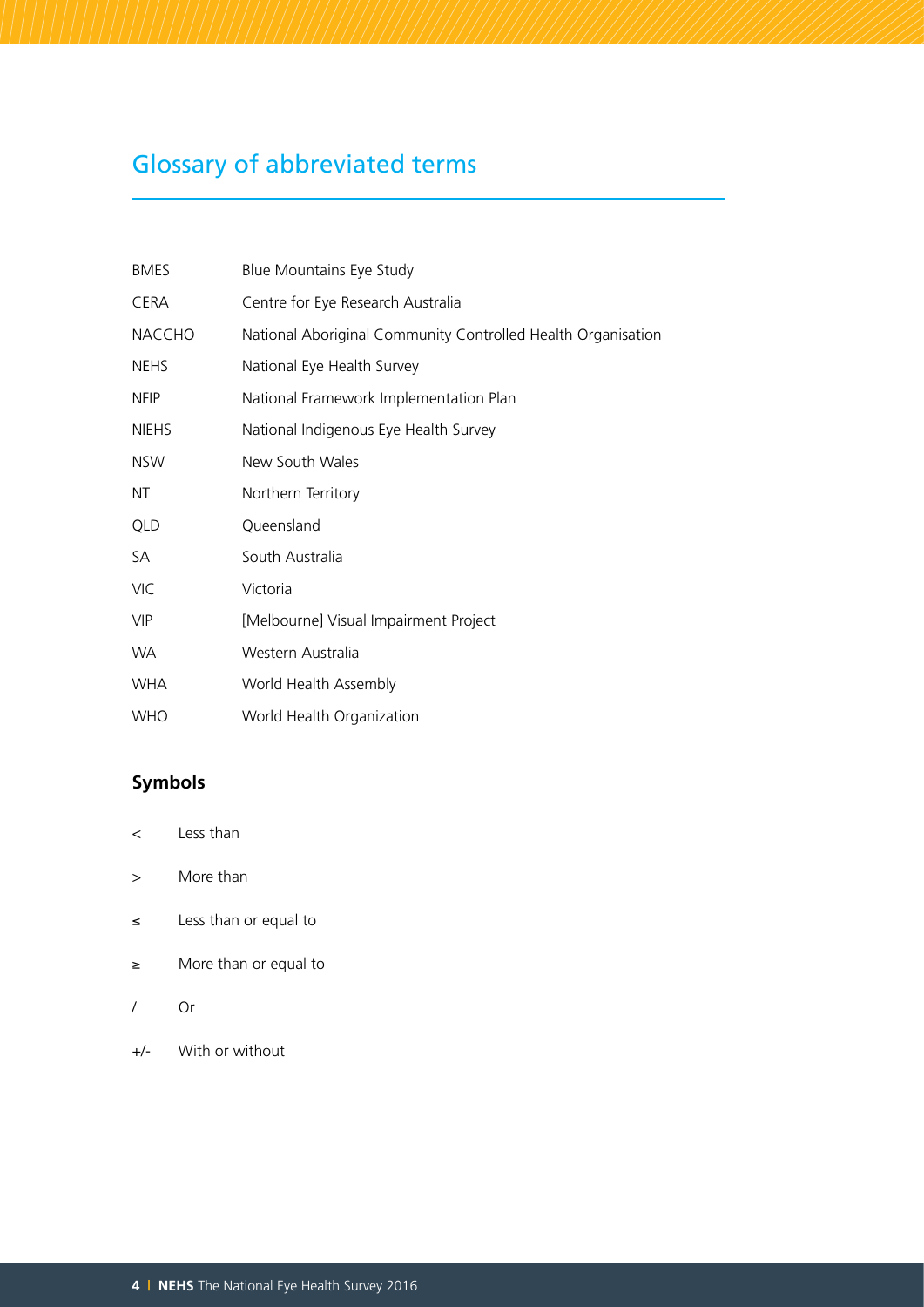# Definitions

| A technique in epidemiology and demography used to allow<br>populations to be compared when the age profiles of the<br>populations are quite different                                                                                                                                                                                                                                                                                                                      |
|-----------------------------------------------------------------------------------------------------------------------------------------------------------------------------------------------------------------------------------------------------------------------------------------------------------------------------------------------------------------------------------------------------------------------------------------------------------------------------|
| A degenerative disease that affects the central area of the<br>retina called the macula, causing it to thin and in some cases<br>bleed                                                                                                                                                                                                                                                                                                                                      |
| Presenting distance visual acuity <6/60 in the better eye                                                                                                                                                                                                                                                                                                                                                                                                                   |
| A cloudy area on the eye's lens, formed when protein in the<br>lens is damaged and clumps together, limiting the amount<br>and clarity of light passing through the lens to the retina,<br>causing poor vision                                                                                                                                                                                                                                                              |
| A group of metabolic diseases in which there are high blood<br>sugar levels over a prolonged period                                                                                                                                                                                                                                                                                                                                                                         |
| Diabetic retinopathy is a complication of diabetes that<br>damages blood vessels inside the retina at the back of the<br>eye. It commonly affects both eyes and can lead to vision<br>loss if it is not treated                                                                                                                                                                                                                                                             |
| A group of eye diseases in which the optic nerve at the back<br>of the eye is slowly destroyed. In most people this damage<br>is due to an increased pressure inside the eye - a result of<br>blockage of the circulation of aqueous, or its drainage. In<br>other patients the damage may be caused by poor blood<br>supply to the vital optic nerve fibres, a weakness in the<br>structure of the nerve, and/or a problem in the health of the<br>nerve fibres themselves |
| The fluid pressure inside the eye                                                                                                                                                                                                                                                                                                                                                                                                                                           |
| A condition in which light that passes through the front of<br>the eye fails to focus precisely on the retina. It causes long or<br>short sightedness and difficulties changing focus                                                                                                                                                                                                                                                                                       |
| Presenting distance visual acuity $<\frac{6}{12}$ in the better eye                                                                                                                                                                                                                                                                                                                                                                                                         |
| The clarity of vision                                                                                                                                                                                                                                                                                                                                                                                                                                                       |
| The total area in which objects can be seen in the side<br>(peripheral) vision as you focus your eyes on a central point                                                                                                                                                                                                                                                                                                                                                    |
|                                                                                                                                                                                                                                                                                                                                                                                                                                                                             |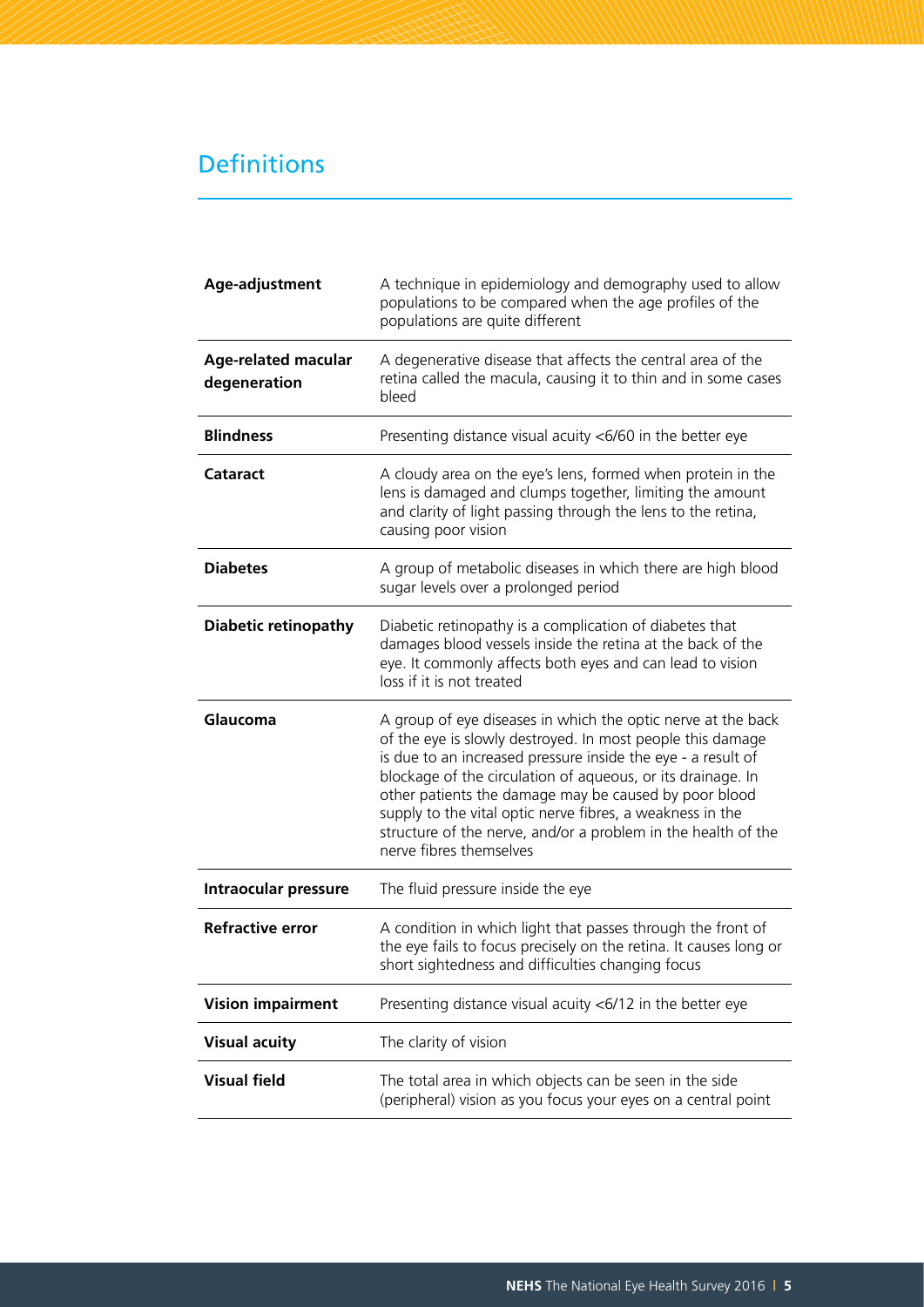# Foreword

It is not often that one has the privilege of being part of something truly ground-breaking. a genuine first. The 2016 National Eye Health Survey (NEHS) falls into that category, being the only nationwide representative population health survey into the prevalence and causes of major eye conditions ever conducted in Australia. Equally impressive is the knowledge it was only made possible by the commitment and determination of so many coming together from across government, non-government and the private sector.

While the objective was simple - to determine the prevalence and causes of blindness and vision impairment in Australia for both Indigenous and non-Indigenous Australians - the goal was profound. In order to eliminate avoidable blindness and vision loss and ensure people living with unavoidable blindness and vision impairment are supported to live the life they choose, we need to have accurate up-to-date evidence to shape policy, direct services and provide a benchmark for monitoring progress.

This is the goal the NEHS partners set out to achieve and this is the driving force behind the collaboration that made the NEHS a reality.

It cannot be overstated that the NEHS would not have been possible without the contributions of so many individuals and organisations providing financial and operational support and expertise at their own expense. I would particularly like to note the tenacity, professionalism and leadership of Mohamed Dirani and the entire NEHS team delivering this report with unparalleled efficiency and care for each participant. The Australian Government for their foresight and commitment to eye health, and the NEHS Steering Committee and particularly Robyn Weinberg from OPSM for always going above and beyond expectations. And I wish to thank Jennifer Gersbeck for her vision, leadership and guidance and Sarah Davies for her unrelenting diligence in supporting the project governance and oversight.

In spite of its significance for eye health and vision care for Australia, the NEHS is just the beginning and the real work starts now. We must continue the collaboration and increase our efforts across government, non-government and the private sector to respond to what the evidence is telling us and invest in the front-line programs and services for prevention, detection, early intervention, treatment and blindness and vision impairment services needed by all Australians.

Brandon Ah Tong Director of Policy and Advocacy Vision 2020 Australia

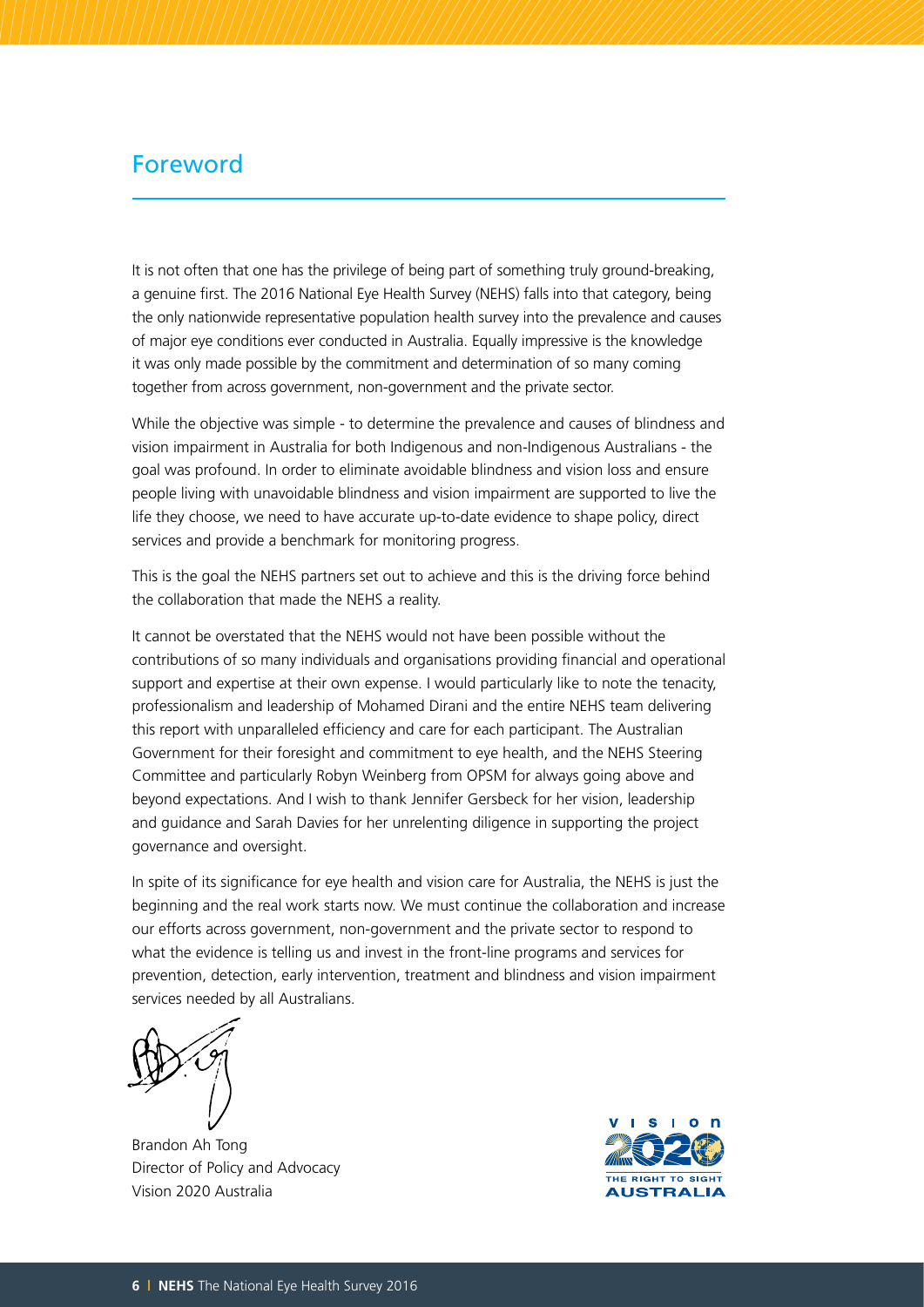# Message from the Principal Investigator

The completion of the National Eye Health Survey (NEHS) would not have been possible without the unbeatable work ethic, bond and dedication of our research team, who set a new benchmark in delivering top quality data in record time.

Special mention must go to Joshua Foreman and Stuart Keel, who played an instrumental role in the project coordination, data collection and report writing. I am humbled to have led this remarkable team and to have traveled around this magnificent country in the pursuit of helping others.

I would also like to express my gratitude to each of the 4,836 individuals who voluntarily participated in Australia's first ever nationwide eye study. I look forward to using the data gathered as a result of their participation to further the vision of the Centre for Eye Research Australia (CERA) - to save sight and change lives through research that matters.

The success of the NEHS was made possible by taking a collaborative approach, facilitated by Vision2020 Australia, with leaders from the eye health and vision care sector contributing so much to the project throughout its journey.

Special mention must also go to Professor Hugh Taylor and Professor Jonathan Crowston. From first developing the research framework for a NEHS back in 2014, and on every step of the journey that resulted, to delivering the final report, these two individuals have listened, encouraged and empowered me, for which I would like to express my thanks.

Dr Mohamed Dirani Centre for Eye Research Australia

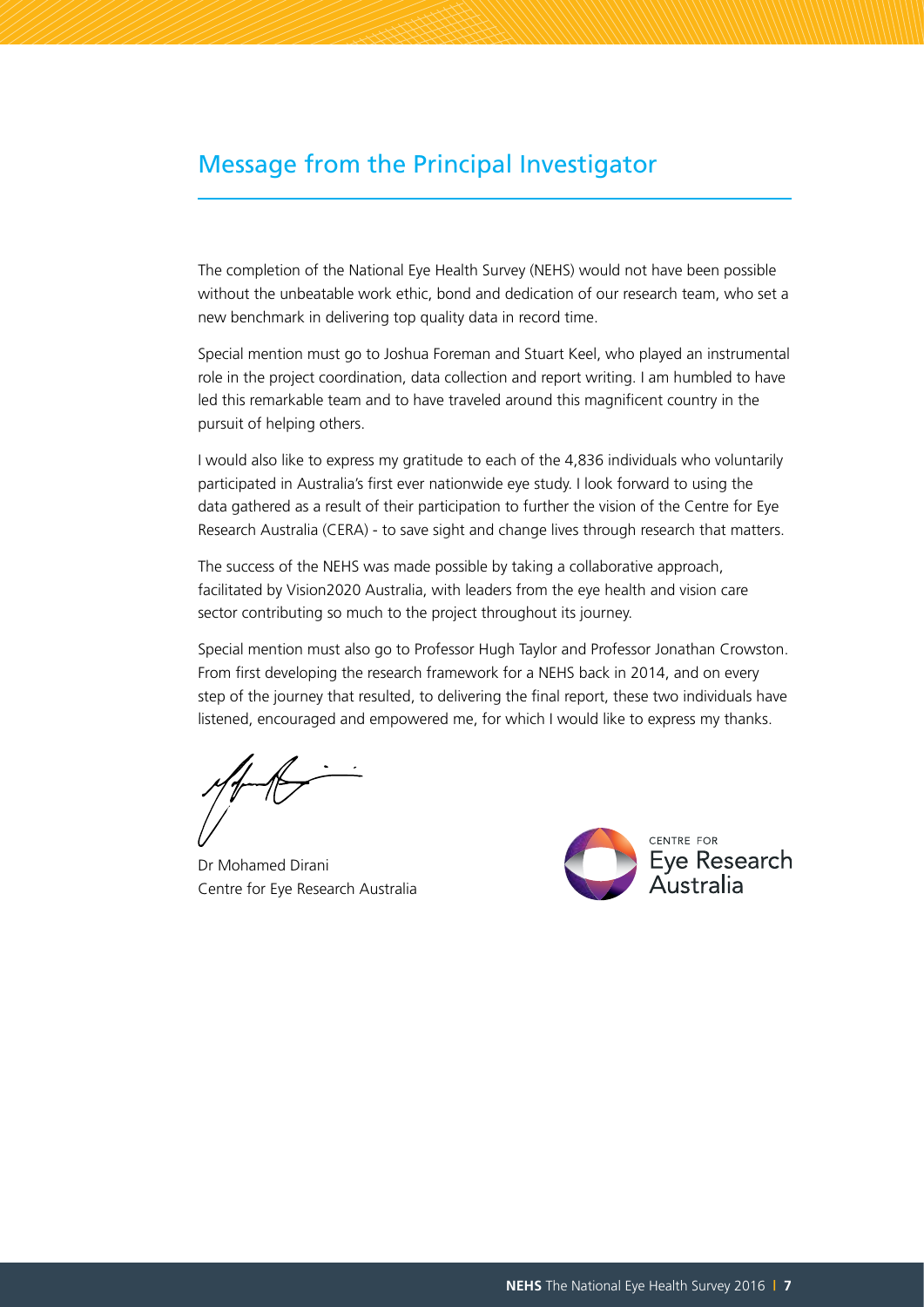# The National Eye Health Survey team

The NEHS was conducted by investigators at the Centre for Eye Research Australia (CERA) in partnership with Vision 2020 Australia, the national peak body for eye health and vision care in Australia. Project governance and oversight was led by Vision 2020 Australia and the NEHS Steering Committee consisting of representatives from CERA, the Australian Government Department of Health, major contributing partners and the eye health and vision care sector. Sector representatives were elected from the three Vision 2020 Australia national policy committees, including the Prevention and Early Intervention Committee, Aboriginal and Torres Strait Islander Committee and the Independence and Participation Committee. The research planning, data collection, analysis and report writing were managed by the Project Manager, Dr Mohamed Dirani (Principal Investigator, Centre for Eye Research Australia) and his research team, with support from the Steering Committee.

## Acknowledgements

CERA and Vision 2020 Australia wish to recognise the contributions of all parties involved in the planning, implementation and completion of the NEHS (Appendix A). The National Eye Health Survey was funded by the Australian Government, with other in-kind and financial contributions coming from CERA, OPSM, Novartis, Zeiss, Brien Holden Vision Institute, Optometry Australia, the National Aboriginal Community Controlled Health Organisation (NACCHO) and the Royal Flying Doctor Service. We also appreciate the governance provided by the NEHS Steering Committee. We acknowledge the commitment of the core CERA research team, the overwhelming support provided by all Indigenous organisations and the contributions from all volunteers.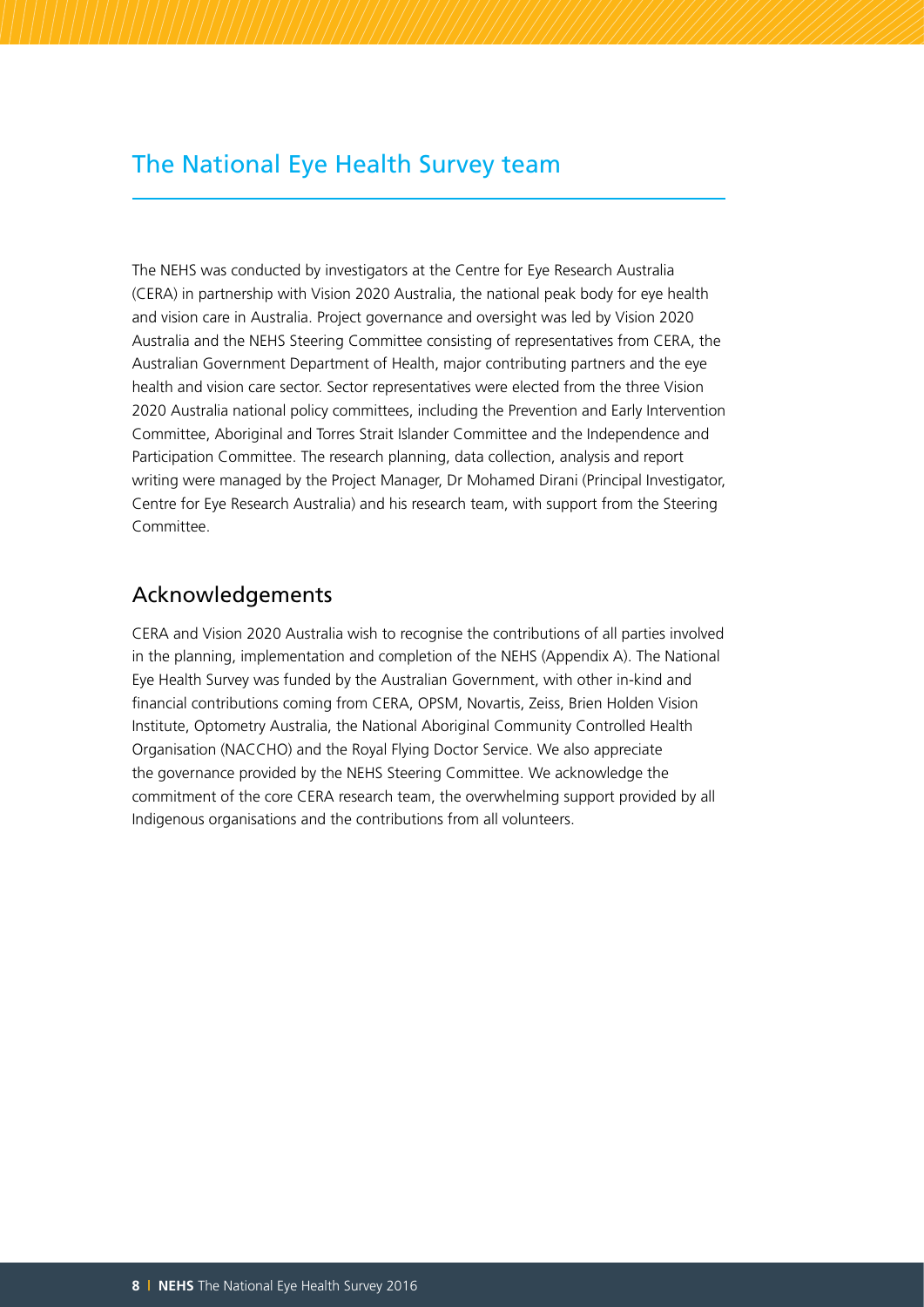# About the National Eye Health Survey

This summary report provides an overview of the main findings from the NEHS, where data was collected between 11 March 2015 and 18 April 2016. Findings should be read in conjunction with the full NEHS Report.

#### Global context

It is estimated that globally 191 million people are vision impaired and 32.4 million are blind1 . Recent estimates suggest that 80% of vision impairment and blindness is avoidable through the appropriate implementation of cost-effective prevention and treatment strategies.

The "Universal Eye Health: a Global Action Plan 2014-2019" (the Global Action Plan) was endorsed at the 66th World Health Assembly in late May 2013, with the vision of creating 'a world in which nobody is needlessly vision impaired'2 . The need to generate reliable evidence of the prevalence and causes of vision impairment and blindness was emphasised. In 2014, the Australian Government Department of Health developed its "Implementation Plan under the *National Framework for Action to Promote Eye Health and Prevent Avoidable Blindness and Vision Loss*". The plan emphasised the need for upto-date, representative prevalence data on eye health conditions from a national survey to inform reporting against the key indicators in the Global Action Plan<sup>3</sup>.

## National context

Australia lacks up-to-date information on the prevalence of vision impairment and blindness. Two large studies were conducted in the early 1990s, the [Melbourne] Visual Impairment Project (VIP)<sup>4</sup> and the Blue Mountains Eye Study (BMES)<sup>5</sup>. The VIP and BMES each provided insights into the prevalence of vision impairment and blindness at that time although both studies had limited coverage of the Australian population. Additionally, neither the VIP nor the BMES collected data on Indigenous Australians. In 2008, the National Indigenous Eye Health Survey (NIEHS) was conducted and focussed almost exclusively on Indigenous Australians to investigate the burden of vision impairment and blindness in the Indigenous Australian population, and only recruited a small number of 136 non-Indigenous Australians<sup>6</sup>. However, despite concerns about all three studies; the VIP, BMES and NIEHS have remained the reference studies for vision impairment and blindness in Australia until now.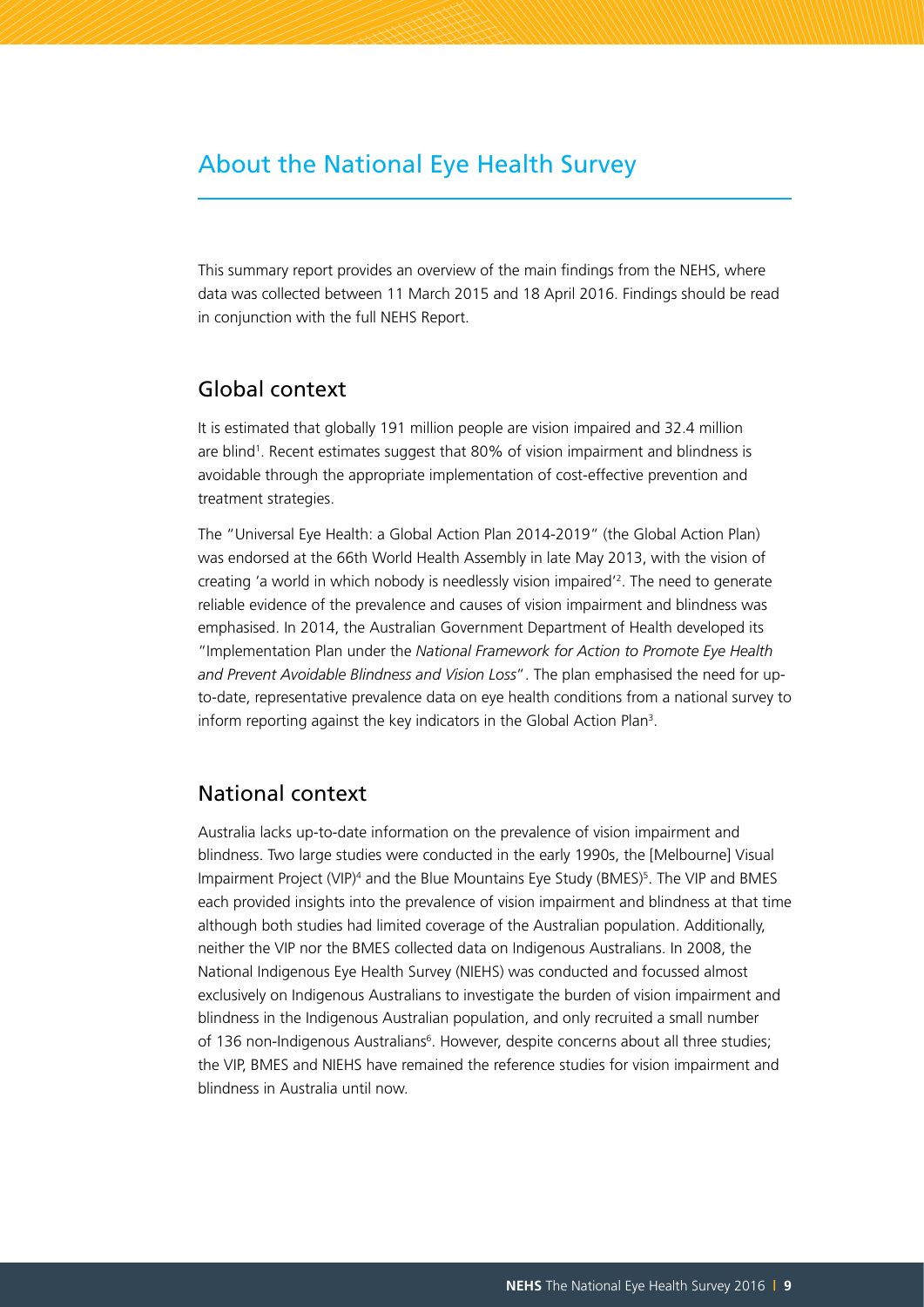# The need for a National Eye Health Survey

The lack of national information on the burden of vision impairment and blindness in Australia brought about the need to conduct a nationwide study. CERA and Vision 2020 Australia developed a proposal for the Australian Government to fund the NEHS. The Australian Government provided the majority of project funds to Vision 2020 Australia alongside financial and in-kind contributions provided to the project by partner organisations in the eye health and vision care sector.

The NEHS is the first nationwide Australian population-based survey designed to:

- 1. Determine the prevalence and causes of vision impairment and blindness in Indigenous Australians aged 40 years and over, and non-Indigenous Australians aged 50 years and over, by gender, age, and geographical area
- 2. Measure the treatment coverage rate of major eye diseases and conditions

The findings of the NEHS are intended to provide an indication of the effectiveness of existing eye health services in Australia, and will guide future resource allocation, policy development and economic analysis for eye health service delivery in Australia.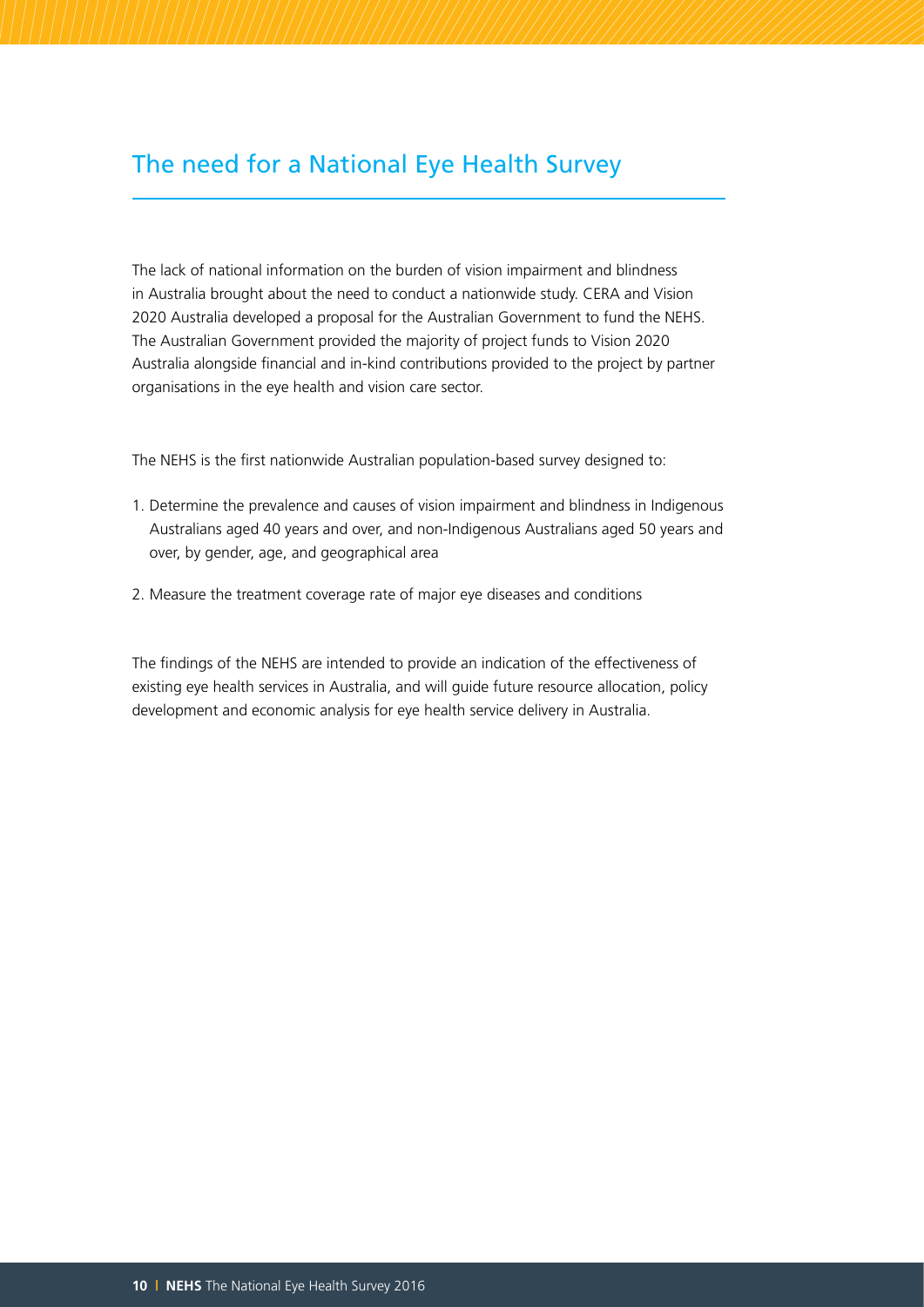## Methodology

Thirty geographic areas were selected using Australian Statistical Geography Standard data from the 2011 Australian Census<sup>7</sup> and were grouped according to the Accessibility/ Remoteness Index of Australia into five remoteness categories: Major City, Inner Regional, Outer Regional, Remote and Very Remote areas. Back-up sites were also selected to be utilised in circumstances in which primary sites were unsuitable due to logistical reasons (Appendix B).

Trained recruiters visited each site and went door-to-door to recruit non-Indigenous Australians aged 50 years and older and Indigenous Australians aged 40 years and older to the study. A total of 23,235 residences were visited (between 11 March 2015 to 18 April 2016) across all 30 sites and 6,760 residents were found to be eligible. Eligible residents were invited to participate and 5,764 agreed (positive response rate of 85.27%). These residents were provided with a NEHS recruitment pack including an information booklet, participant instructions and an appointment card. In total, 4,836 participants were examined (examination rate of 71.54%), including 3,098 non-Indigenous Australians and 1,738 Indigenous Australians.

Each participant completed a general questionnaire to collect information about ethnicity, past eye health, stroke history and diabetes. Participants then underwent a series of eye tests, including: vision assessment, examination of the front of the eye, visual field testing (measuring peripheral or side vision), retinal photography (photographs of the back of the eye) and intraocular pressure test (measuring the fluid pressure in the eye). All tests were performed by eye professionals and CERA trained staff.

At completion (average testing time of 30 minutes), each participant was provided with verbal feedback on their test results and a referral letter was provided to take to their local doctor or optometrist if abnormalities were detected.

### Definitions of vision impairment and blindness within the NEHS

A person with vision impairment (visual acuity < 6/12-6/60) cannot read the letters at 6 metres on a vision chart that a person with normal vision can read at 12 metres. A person with blindness (visual acuity < 6/60) cannot read the letters at 6 metres that a person with normal vision can read at 60 metres. Bilateral vision impairment or blindness refers to vision loss in both eyes. As each eye was tested separately, the visual acuity of the better eye was used.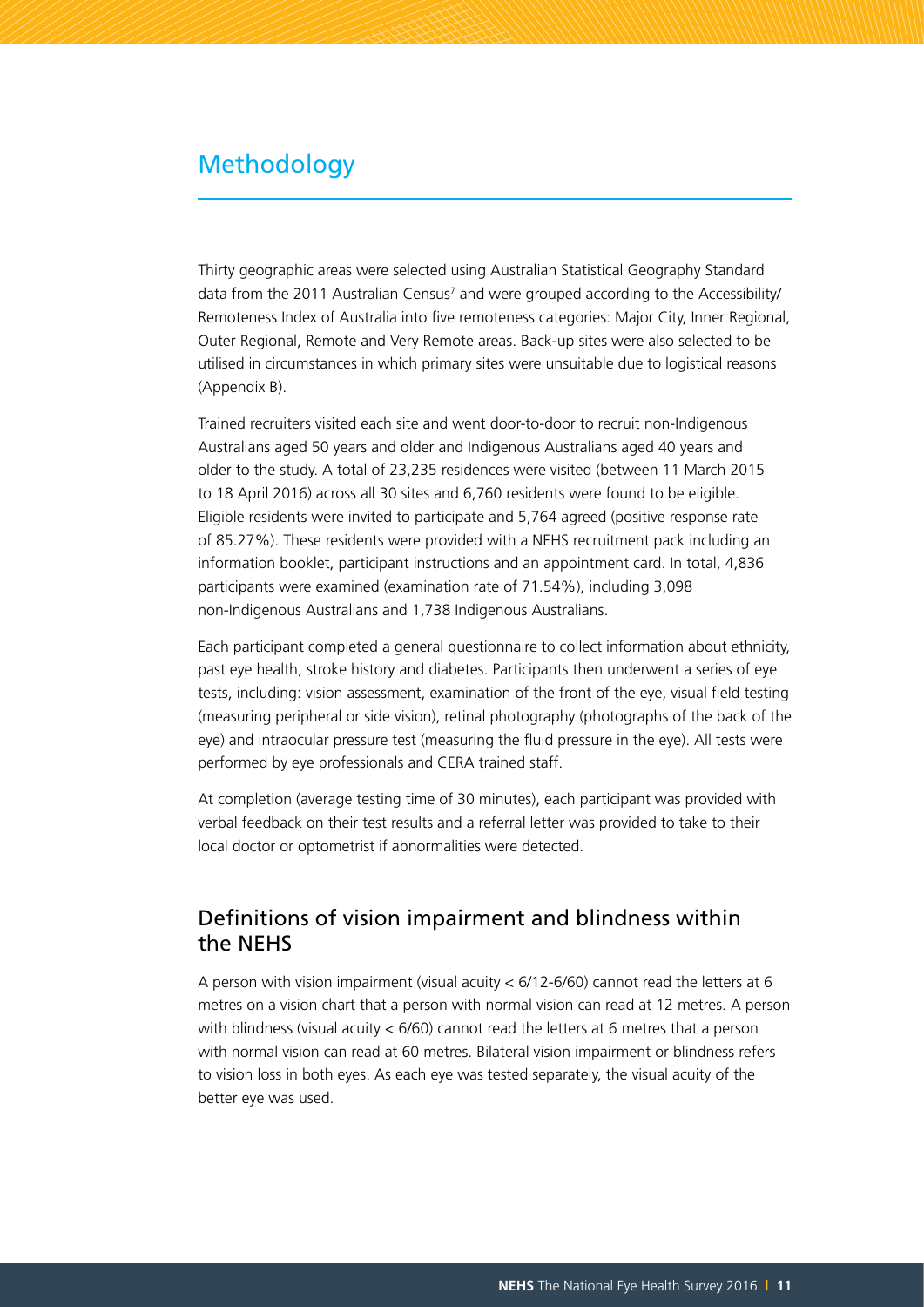# Main findings

## The prevalence of bilateral vision impairment and blindness

After age-adjustment, the prevalence of vision impairment was three times higher in Indigenous Australians (13.60%) compared to non-Indigenous Australians (4.57%). Similarly, the age-adjusted prevalence of blindness in Indigenous Australians was three times higher compared to non-Indigenous Australians (0.36% versus 0.12%).

In 2016, more than 453,000 Australians are living with vision impairment or blindness. Based on the NEHS and age adjusted population data, it is estimated that this includes up to 432,800 non-Indigenous Australians aged 50 years or older and up to 18,300 Indigenous Australians aged 40 years or older.<sup>(a)</sup>



THE PREVALENCE OF BLINDNESS AND VISION IMPAIRMENT AMONG INDIGENOUS AUSTRALIANS IS THREE TIMES THAT OF NON-INDIGENOUS AUSTRALIANS

(a). Calculated using the age adjusted prevalence of vision impairment or blindness multiplied by the target population, stratified by remoteness.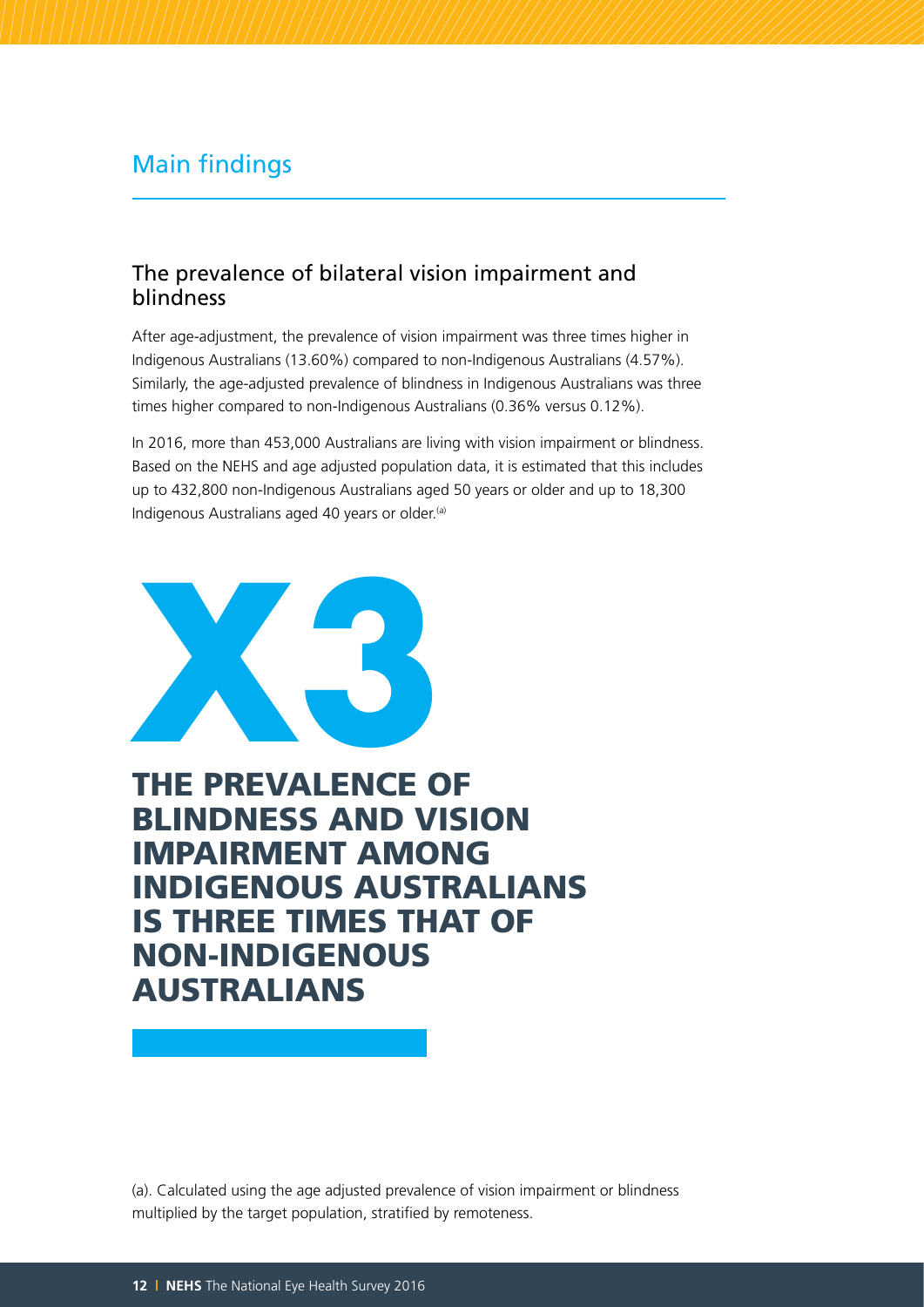## The major causes of bilateral vision impairment

The main causes of vision impairment in both Indigenous and non-Indigenous Australians were uncorrected refractive error (63.39% in Indigenous Australians and 61.69% in non-Indigenous Australians) and cataract (20.22% in Indigenous Australians and 13.93% in non-Indigenous Australians). Other notable causes of vision impairment were age-related macular degeneration in non-Indigenous Australians (8.96% compared with 1.09% in Indigenous Australians) and diabetic retinopathy in Indigenous Australians (5.46% compared with 1.49% in non-Indigenous Australians). Glaucoma accounted for 1.49% and 0.55% of vision impairment in non-Indigenous and Indigenous Australians, respectively.

Approximately 90% of vision impairment and blindness among both Indigenous and non-Indigenous Australians is preventable or treatable.<sup>(b)</sup>

# UNCORRECTED REFRACTIVE ERROR CAUSES ALMOST TWO THIRDS OF VISION IMPAIRMENT AMONG BOTH INDIGENOUS AND NON-INDIGENOUS AUSTRALIANS



(b). Calculated by combining the five major conditions responsible for the majority of vision impairment and blindness in Australia (age-related macular degeneration, cataract, diabetic retinopathy, glaucoma and uncorrected refractive error) as a percentage of all vision impairment and blindness.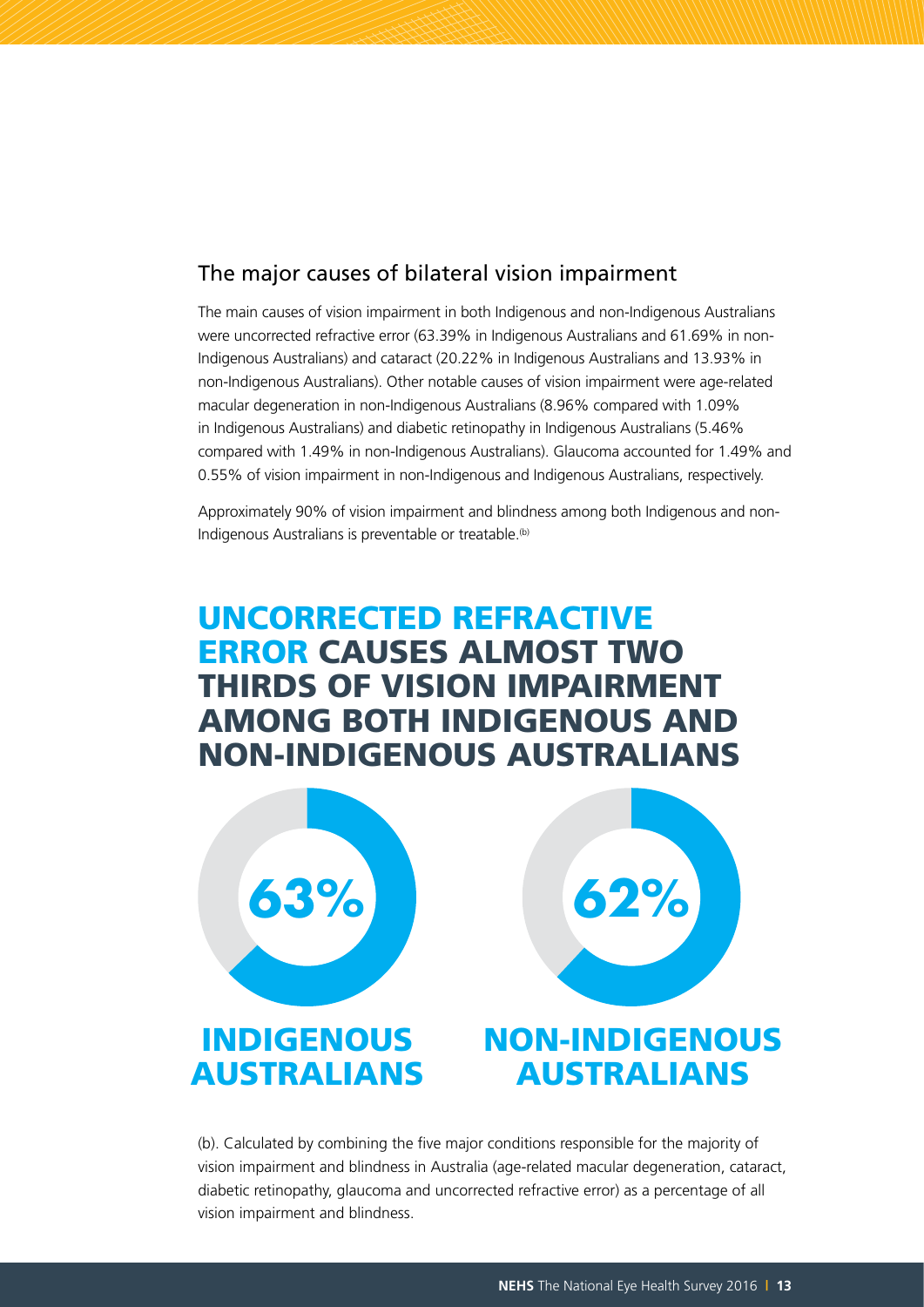## The major causes of blindness

Cataract was the main cause of blindness in Indigenous Australians (40%). Age-related macular degeneration was the leading cause of blindness in non-Indigenous Australians (71.42%).

# **CATARACT** LEADING CAUSE OF BLINDNESS AMONG INDIGENOUS AUSTRALIANS



AGE-RELATED MACULAR **DEGENERATION** LEADING CAUSE OF BLINDNESS AMONG NON-INDIGENOUS AUSTRALIANS

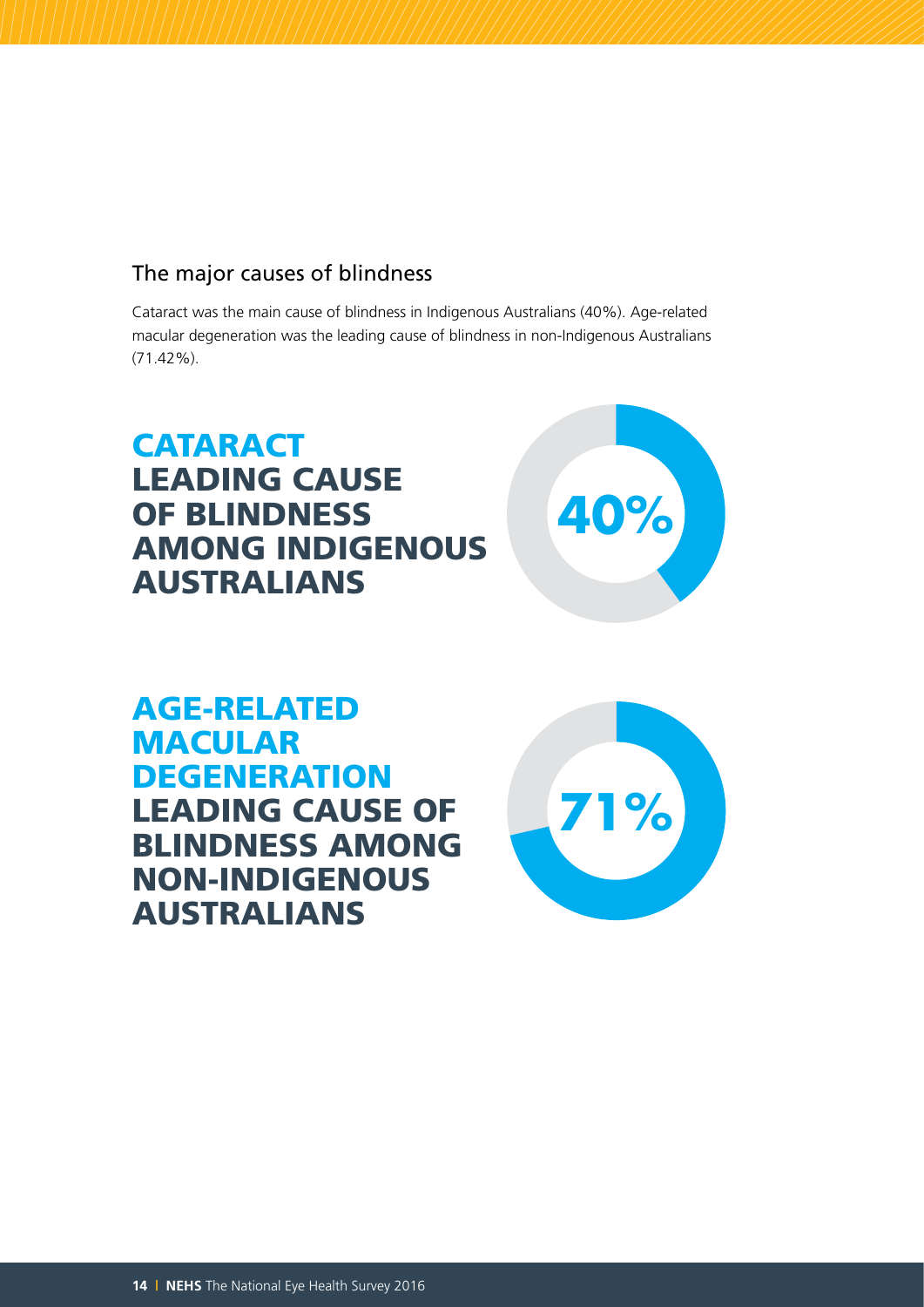## The prevalence of bilateral vision impairment by gender, age and geographical area

There was no significant difference in the prevalence of vision impairment between males and females for both Indigenous and non-Indigenous groups.

The prevalence of vision impairment increased markedly with age in both groups. Indigenous Australians aged 50-59 years had almost twice the prevalence of vision impairment than non-Indigenous Australians of the same age (8.23% vs 4.42%). This gap increased to a four-fold higher prevalence in those aged 60-69 years (16.85% in Indigenous Australians vs 4.37% in non-Indigenous Australians).

# 50-59 YEAR OLD AUSTRALIANS 4.42% NON-INDIGENOUS 8.23% INDIGENOUS

# 60-69 YEAR OLD AUSTRALIANS 4.37% NON-INDIGENOUS

16.85% INDIGENOUS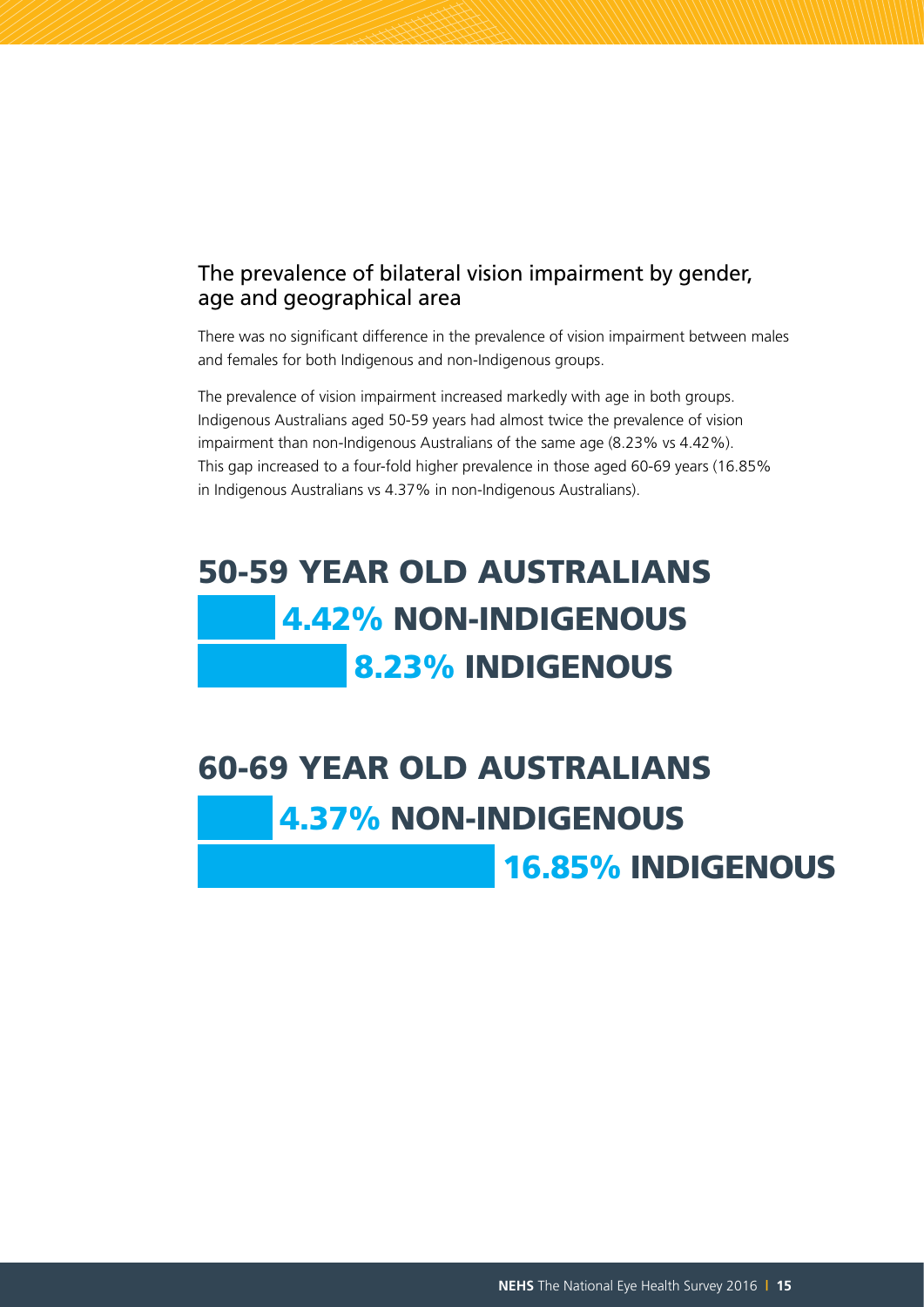Vision impairment in non-Indigenous Australians did not vary significantly between regions of different remoteness. However, remoteness had an effect on vision impairment in Indigenous Australians, with the highest prevalence in Outer Regional areas (21.59%) compared to the lowest prevalence of 10.20% in Inner Regional areas.



THE PREVALENCE OF VISION IMPAIRMENT IN INDIGENOUS AUSTRALIANS WAS MORE THAN DOUBLE IN OUTER REGIONAL AREAS COMPARED TO INNER REGIONAL AREAS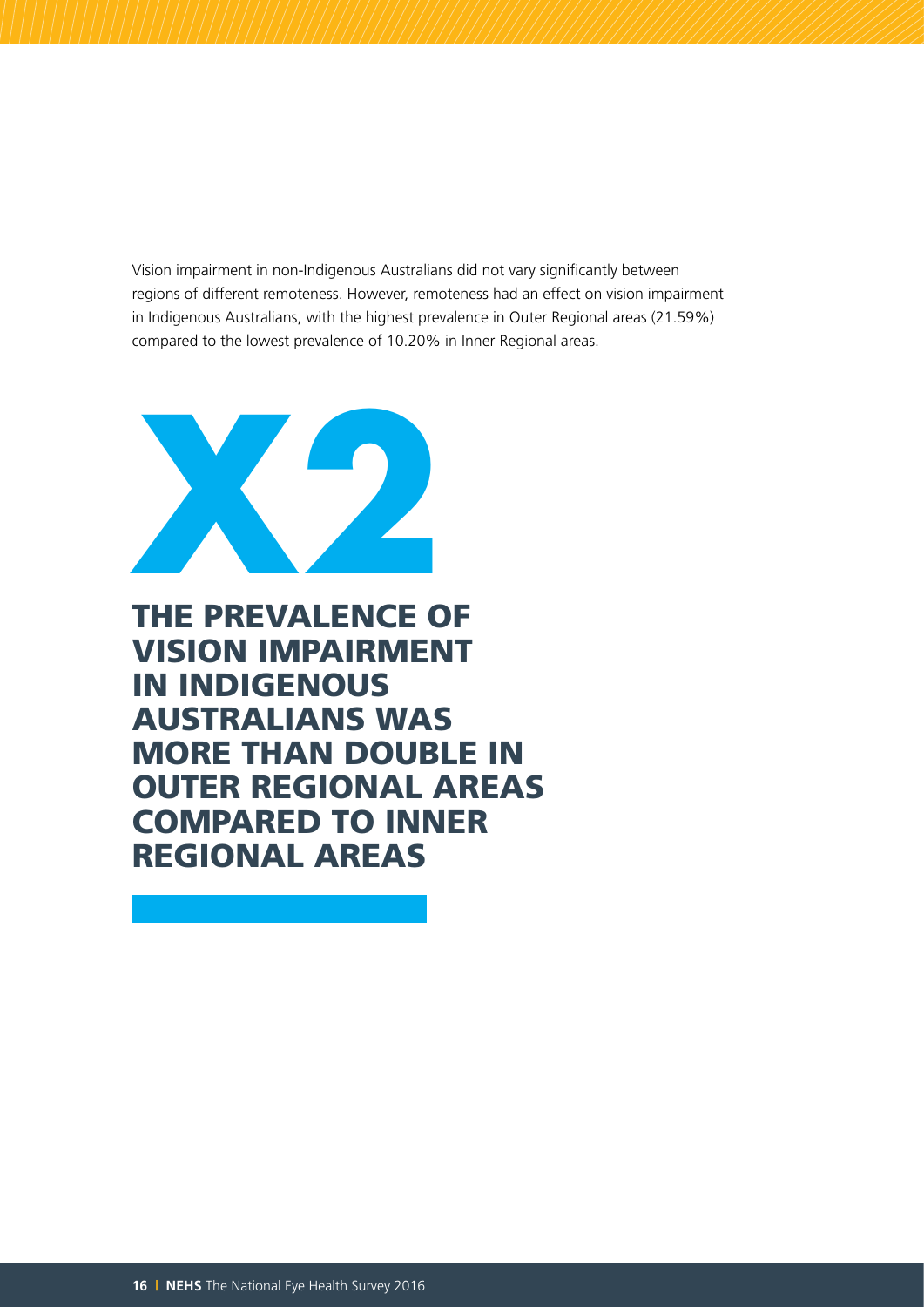## Detection and treatment coverage rates of major eye diseases and conditions

#### **Undiagnosed eye disease**

Of all participants with vision impairment or blindness attributed to one of the five main causes, 57.40% of Indigenous Australians and 51.93% of non-Indigenous Australians did not report to have had that condition previously diagnosed. This corresponded to 5.58% of all Indigenous participants and 3.03% of all non-Indigenous participants.

# MORE THAN 50% OF PARTICIPANTS FOUND TO HAVE AN EYE CONDITION DIDN'T KNOW THEY HAD THAT CONDITION PRIOR TO TAKING PART IN THE SURVEY

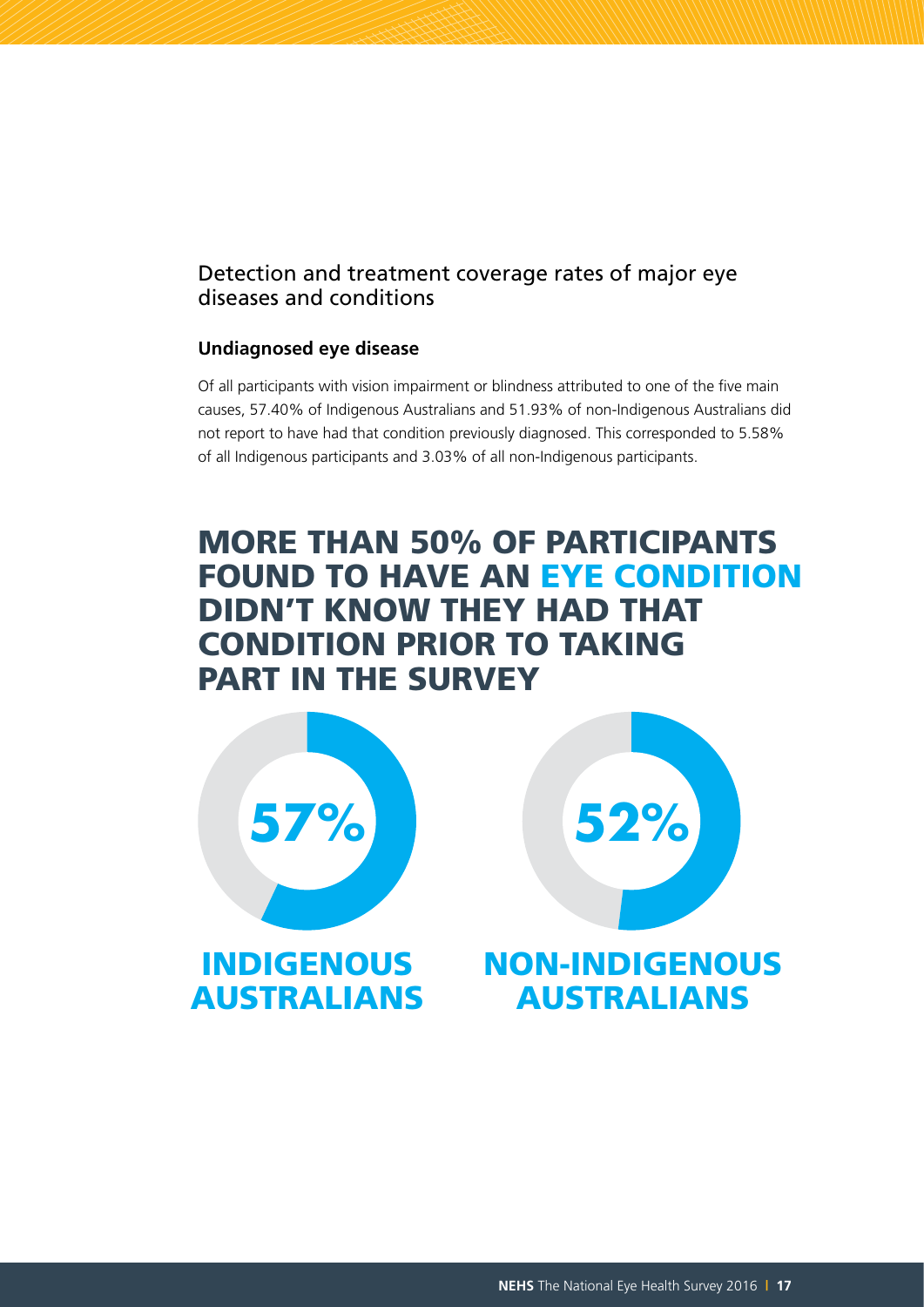#### **Diabetes eye checks**

52.87% of Indigenous Australians with diabetes underwent the recommended annual diabetes eye check and 77.72% of non-Indigenous Australians with diabetes underwent the recommended biennial diabetes eye check to screen for diabetic eye disease $s$ . Adherence rates in Indigenous Australians were significantly lower in very remote regions, while no remoteness effect was seen in the adherence rates of non-Indigenous Australians.

# ALMOST 53% OF INDIGENOUS PARTICIPANTS AND ALMOST 78% OF NON-INDIGENOUS PARTICIPANTS WITH DIABETES HAD THE RECOMMENDED RETINAL EXAMINATION

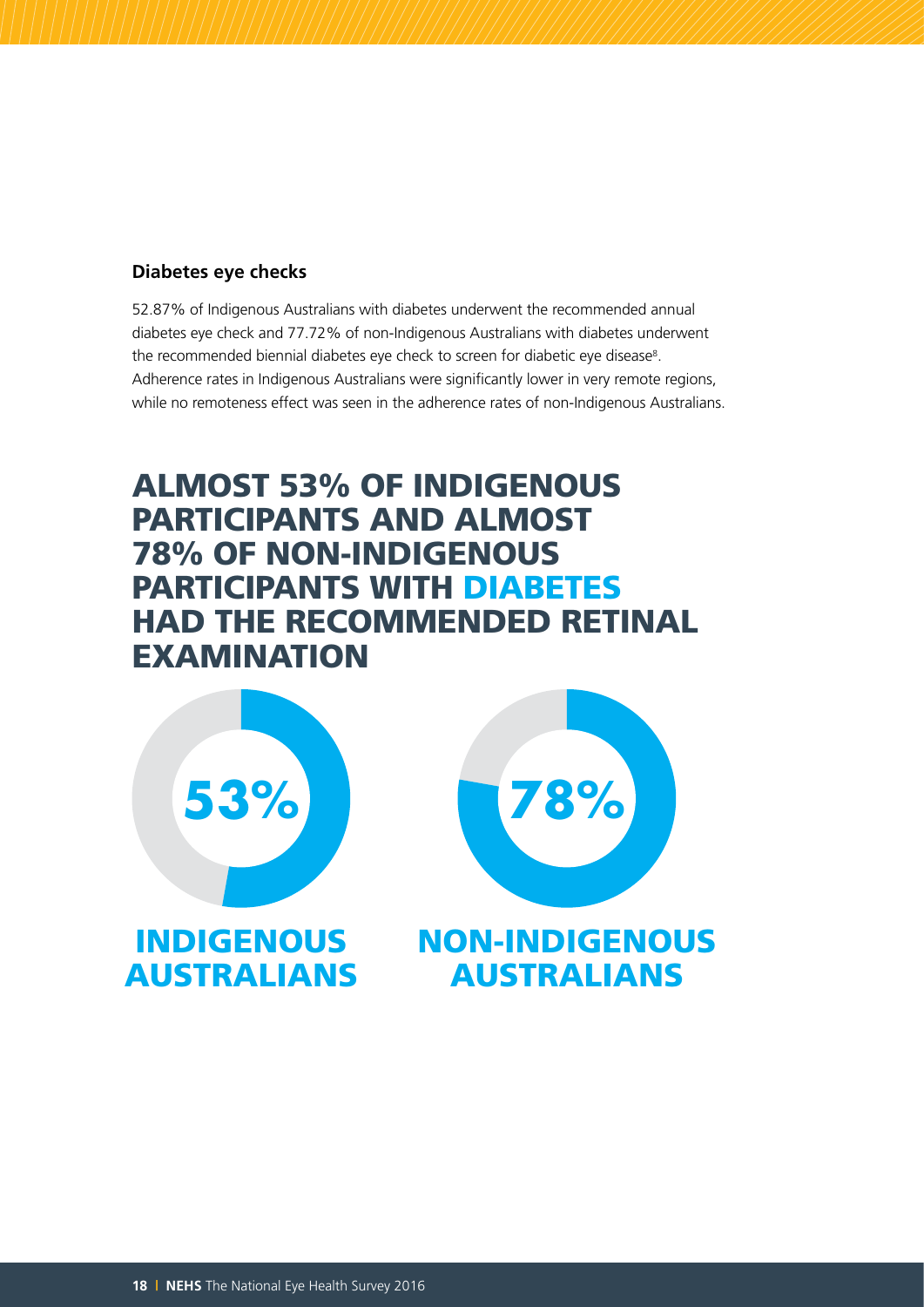#### **Cataract surgery coverage**

The cataract surgery coverage rate was much lower in Indigenous Australians (61.47%) compared to non-Indigenous Australians (87.63%). Coverage rates did not differ by remoteness in either group.

# JUST OVER 61% OF INDIGENOUS AUSTRALIANS AND ALMOST 88% OF NON-INDIGENOUS AUSTRALIANS WHO NEEDED CATARACT SURGERY HAVE HAD THEIR CATARACTS REMOVED







# INDIGENOUS NON-INDIGENOUS AUSTRALIANS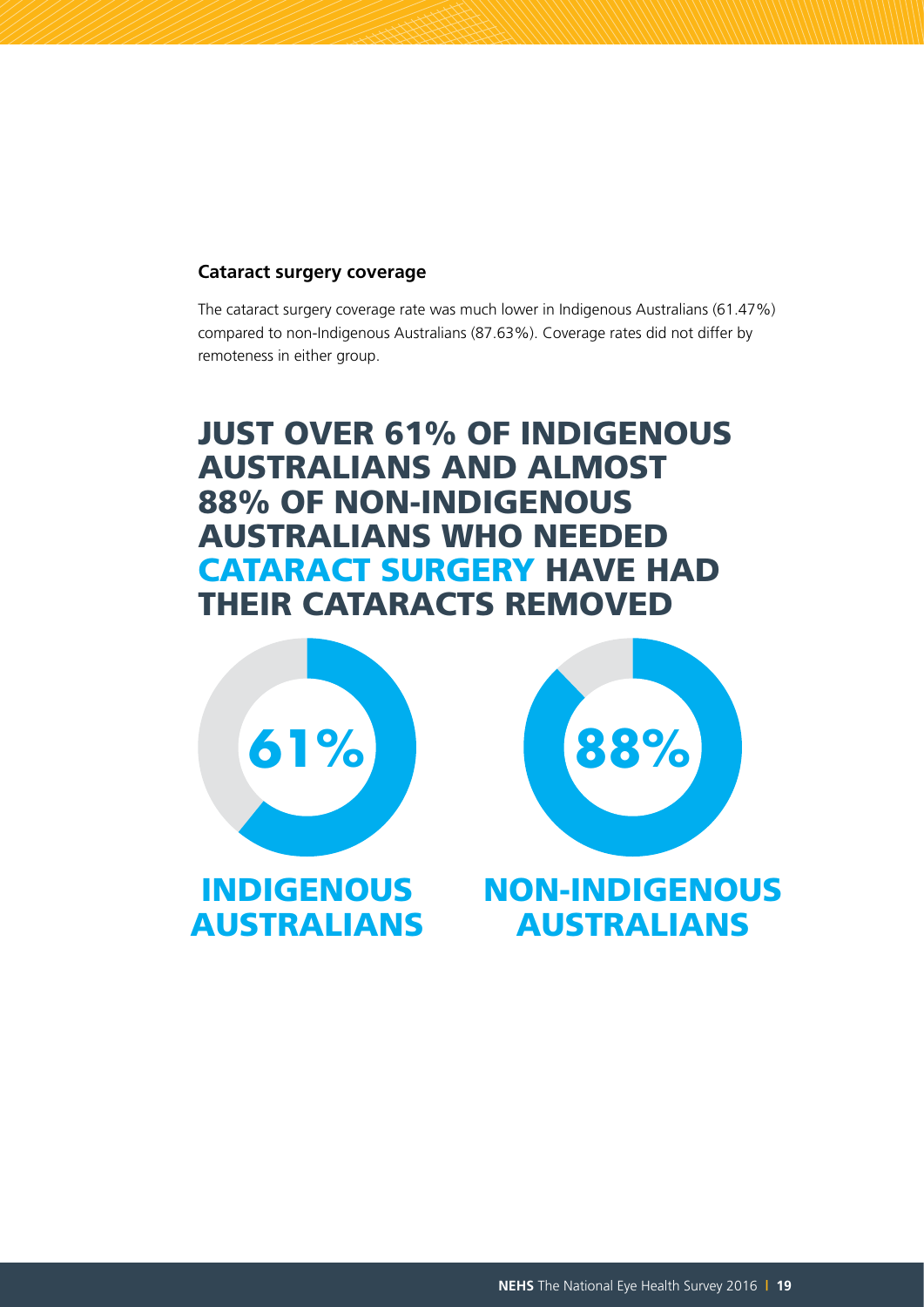#### **Treatment of refractive error**

The treatment coverage of refractive error was 93.65% in non-Indigenous Australians and 83.28% in Indigenous Australians.

# JUST OVER 83% OF INDIGENOUS AUSTRALIANS AND ALMOST 94% OF NON-INDIGENOUS AUSTRALIANS WHO REQUIRED TREATMENT FOR REFRACTIVE ERROR HAD BEEN TREATED



AUSTRALIANS



NON-INDIGENOUS AUSTRALIANS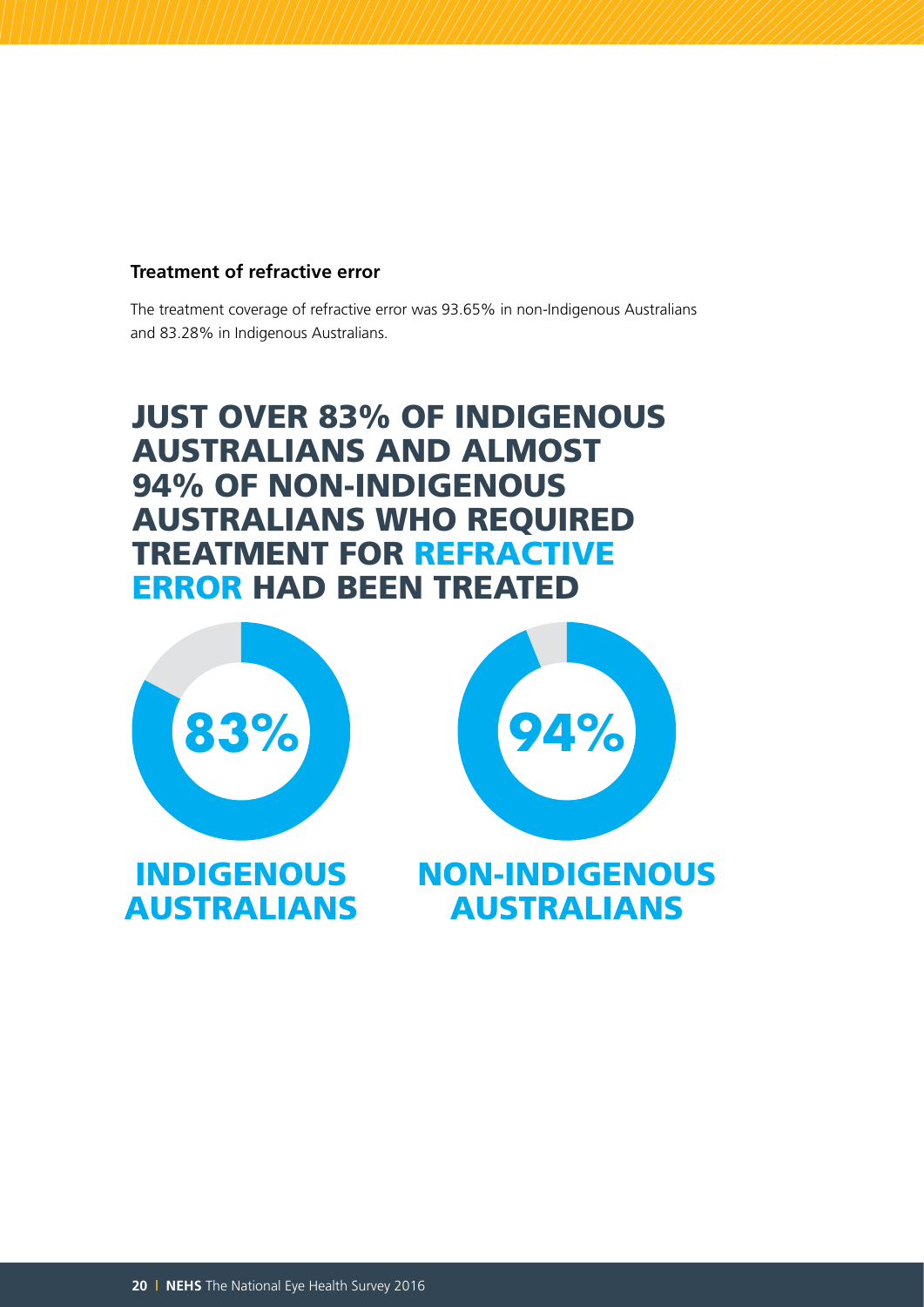# References

- 1. Stevens, G.A., et al., Global prevalence of vision impairment and blindness: magnitude and temporal trends, 1990-2010. Ophthalmology, 2013. 120(12): p. 2377-84.
- 2. WHO, Universal eye health: a global action plan 2014-19. 2013.
- 3. Health, A.G.D.o., Implementation plan under the National Framework for Action to Promote Eye Health and Prevent Avoidable Blindness and Vision Loss, D.o. Health, Editor. 2014.
- 4. Taylor, H.R., et al., Visual impairment in Australia: distance visual acuity, near vision, and visual field findings of the Melbourne Visual Impairment Project. Am J Ophthalmol, 1997. 123(3): p. 328-37.
- 5. Wang, J.J., S. Foran, and P. Mitchell, Age-specific prevalence and causes of bilateral and unilateral visual impairment in older Australians: the Blue Mountains Eye Study. Clin Experiment Ophthalmol, 2000. 28(4): p. 268-73.
- 6. Taylor, H.R., et al., The prevalence and causes of vision loss in Indigenous Australians: the National Indigenous Eye Health Survey. Med J Aust, 2010. 192(6): p. 312-8.
- 7. Australian Bureau of Statistics. Australian Statistical Geography Standard. 2014; Available from: http://www.abs.gov.au/websitedbs/D3310114.nsf/home/ Australian+Statistical+Geography+Standard+(ASGS).
- 8. National Health and Medical Research Council, Guidelines for the management of diabetic retinopathy National Health and Medical Research Council, Editor. 2008: https://www.nhmrc.gov.au.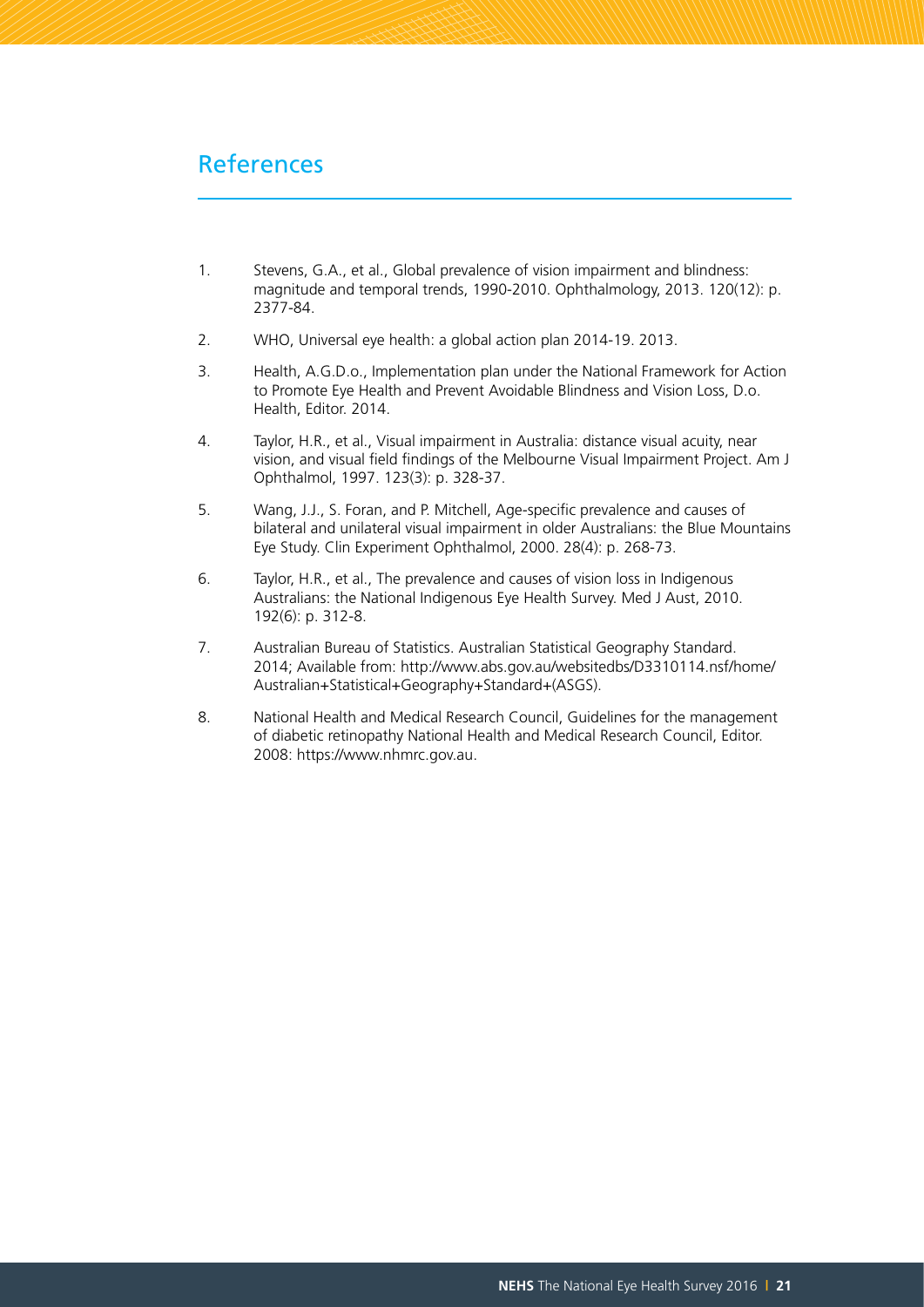# Appendix A: Contributing individuals and organisations

## NEHS Steering Committee

#### **Prime Contract Holder and Project Executive Sponsor**

Brandon Ah Tong, Director of Policy and Advocacy, Vision 2020 Australia Jennifer Gersbeck, Chief Executive Officer, Vision 2020 Australia

#### **Executing Research Body**

Dr Peter van Wijngaarden, Principal Investigator, Centre for Eye Research Australia

#### **Major contributing partners**

OPSM, Robyn Weinberg OPSM, Peter Murphy Novartis Pharmaceuticals, Christine Black Novartis Pharmaceuticals, Peter Murphy Optometry Australia, Genevieve Quilty

#### **Australian Government representatives**

Louis Young, Director, Primary and Mental Health Care Division, Department of Health Sonia Cornelly, Director, Population Health & Sport Division Rhonda Stilling, Director, Rural, Remote and Indigenous Access Branch, Department of Health

#### **Sector representatives**

Anna Morse, Vision 2020 Australia Aboriginal and Torres Strait Islander Committee Professor Hugh Taylor, Vision 2020 Australia Prevention and Early Intervention Committee Sharon Bentley, Vision 2020 Australia Independence and Participation Committee Dr Jason Agostino, National Aboriginal Community Controlled Health Organisation

#### **Additional technical support**

Ms Holly Jones, Assistant Director of Population Health Policy and Analysis, Department of Health Ms Kimily Harrison, Senior Adviser of Health Systems Analysis, Department of Prime Minister and Cabinet

#### **Secretariat**

Sarah Davies, Policy and Advocacy Officer, Vision 2020 Australia

#### **National Aboriginal Community Controlled Health Organisation representatives**

Lisa Briggs, Chief Executive Officer Daniel Suggit, Policy Advisor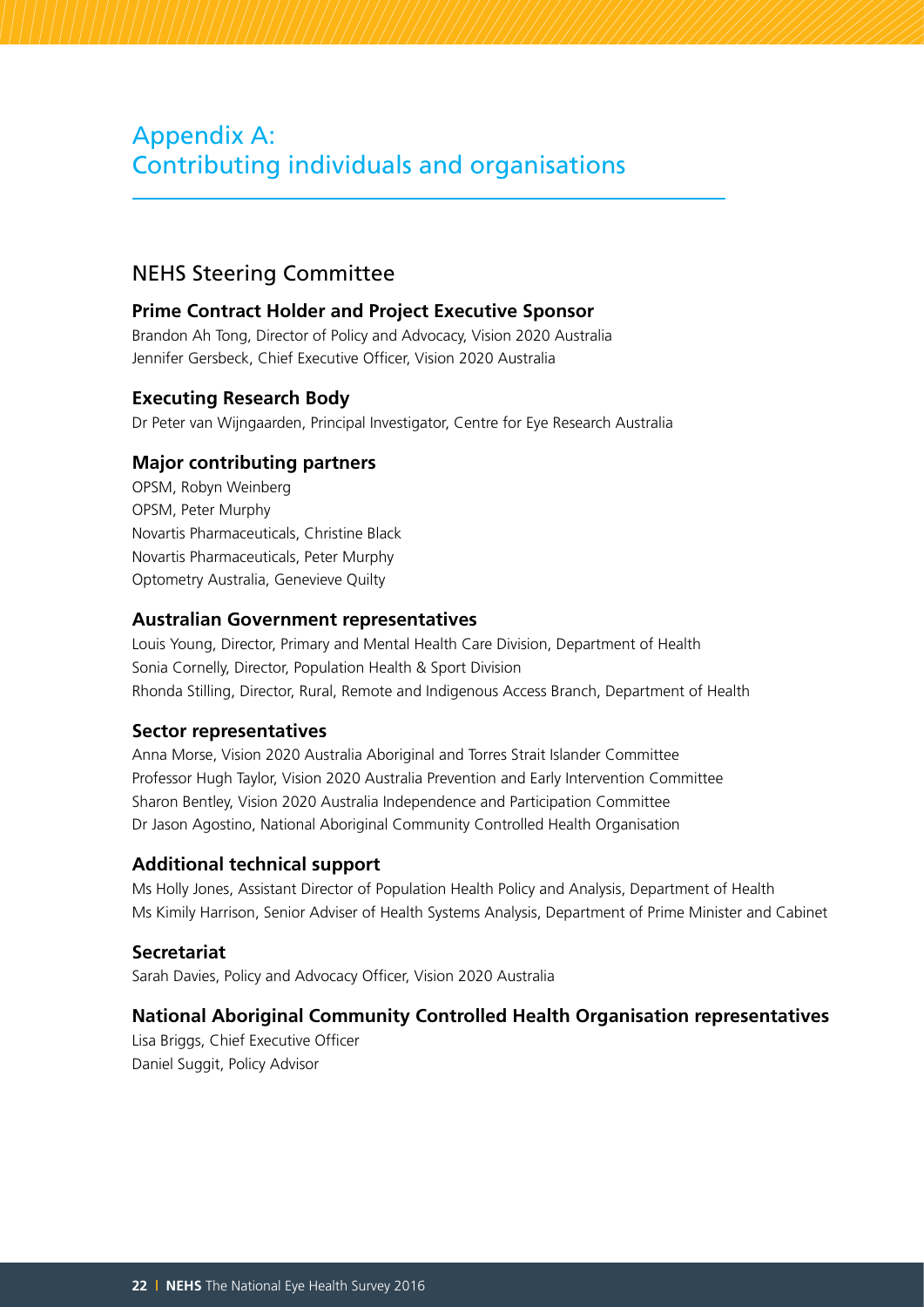## CERA research team

Stuart Keel, Project Coordinator Ross Dunn, Sampling Manager Wei Meng, Database Construction and Administrative Support Jing (Sophia) Xie, Senior Biostatistician Joshua Foreman , Non-Indigenous Recruitment Coordinator Rosamond Gilden, Non-Indigenous Clinical Coordinator/Recruitment Back-up Pei Ying Lee, Research Optometrist/Pathology and Referrals Larissa Andersen, Indigenous Clinical Coordinator/Recruitment Back-up Benny Phanthakesone, Clinical Officer/Recruitment Back-up Celestina Pham, Clinical Officer/Recruitment Back-up Alison Schokman, Recruiting Officer/Clinical Back-up Megan Jackson, Recruiting Officer/Clinical Back-up Hiba Wehbe, Clinical Officer John Komser, Research Optometrist/Pathology and Referrals Cayley Bush, Clinical Officer Lauren Hodgson Beth Allesandrello Jessica Alessi-Calandro Galina Makeyeva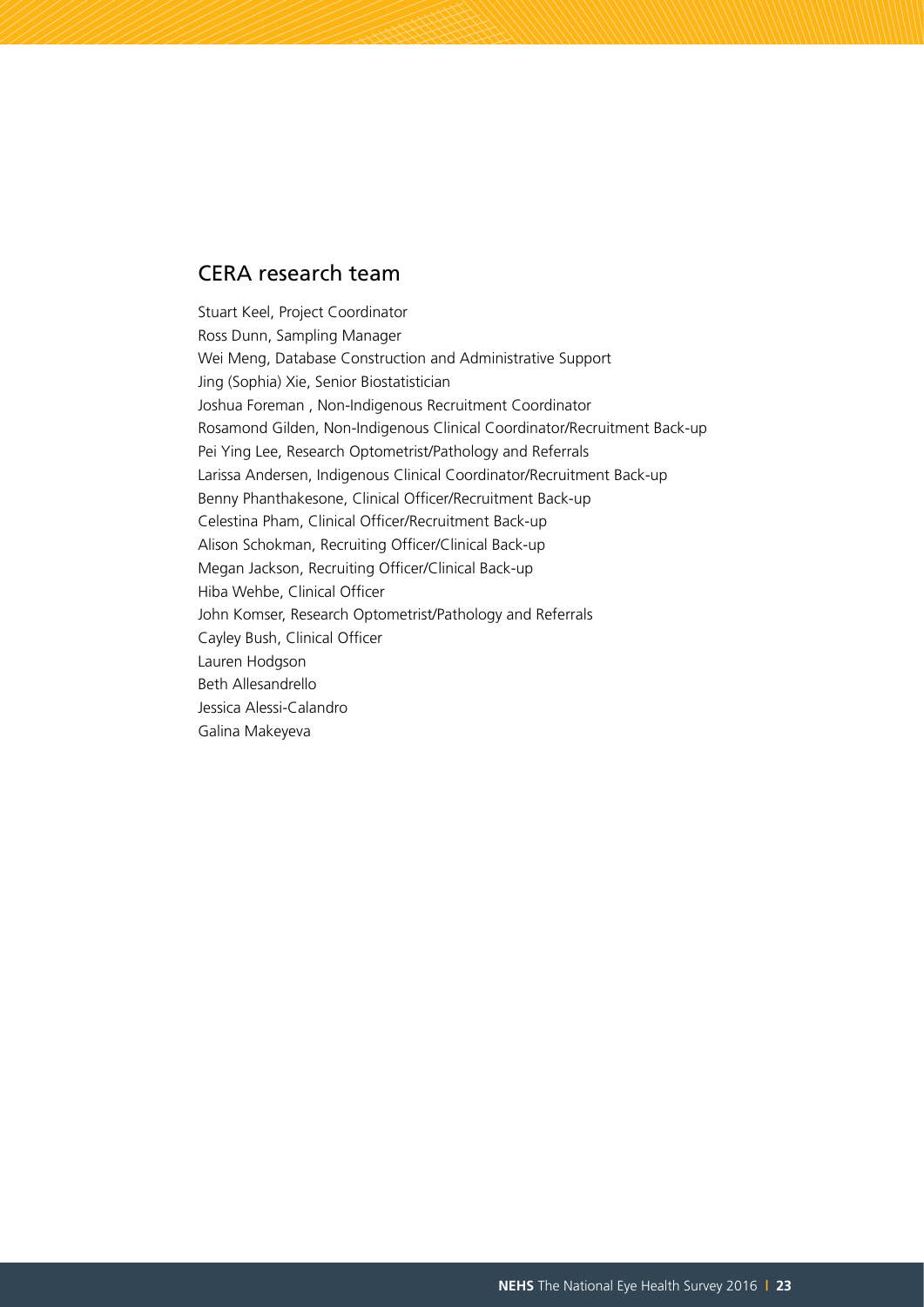## Organisations and individuals by state/territory

#### **Victoria**

#### **Ophthalmology consultants**

Peter van Wijngaarden, Centre for Eye Research Australia Jennifer Fan Gaskin, The Royal Victorian Eye and Ear Hospital Brian Ang, Royal Victorian Eye and Ear Hospital Jonathan Crowston, Centre for Eye Research Australia; The Royal Victorian Eye and Ear Hospital Sukhpal Singh Sandhu, Centre for Eye Research Australia

#### **State-level or community representatives**

Susan Forrester, Victorian Aboriginal Community Controlled Health Organisation Mitchell D Anjou, School of Population and Global Health, University of Melbourne Michael Cutmore, Mungabareena Aboriginal Corporation Andrew Gardiner, Dandenong and District Aborigines Co-operative Karinda Ritchie, Dandenong and District Aborigines Co-operative Kirsty Bell, Willum Warrain Aboriginal Association

#### **Local Indigenous support workers**

Margaret Murray Tarni Cooper Sharon Kilpatrick Trevor Mobourne Kylie Armstrong Belinda Armstrong

#### **Volunteers**

Eleni Gilden Chloe Gilden Ranelle Gilden Nathan Gilden Eamonn Fahy Sobhee El Dirani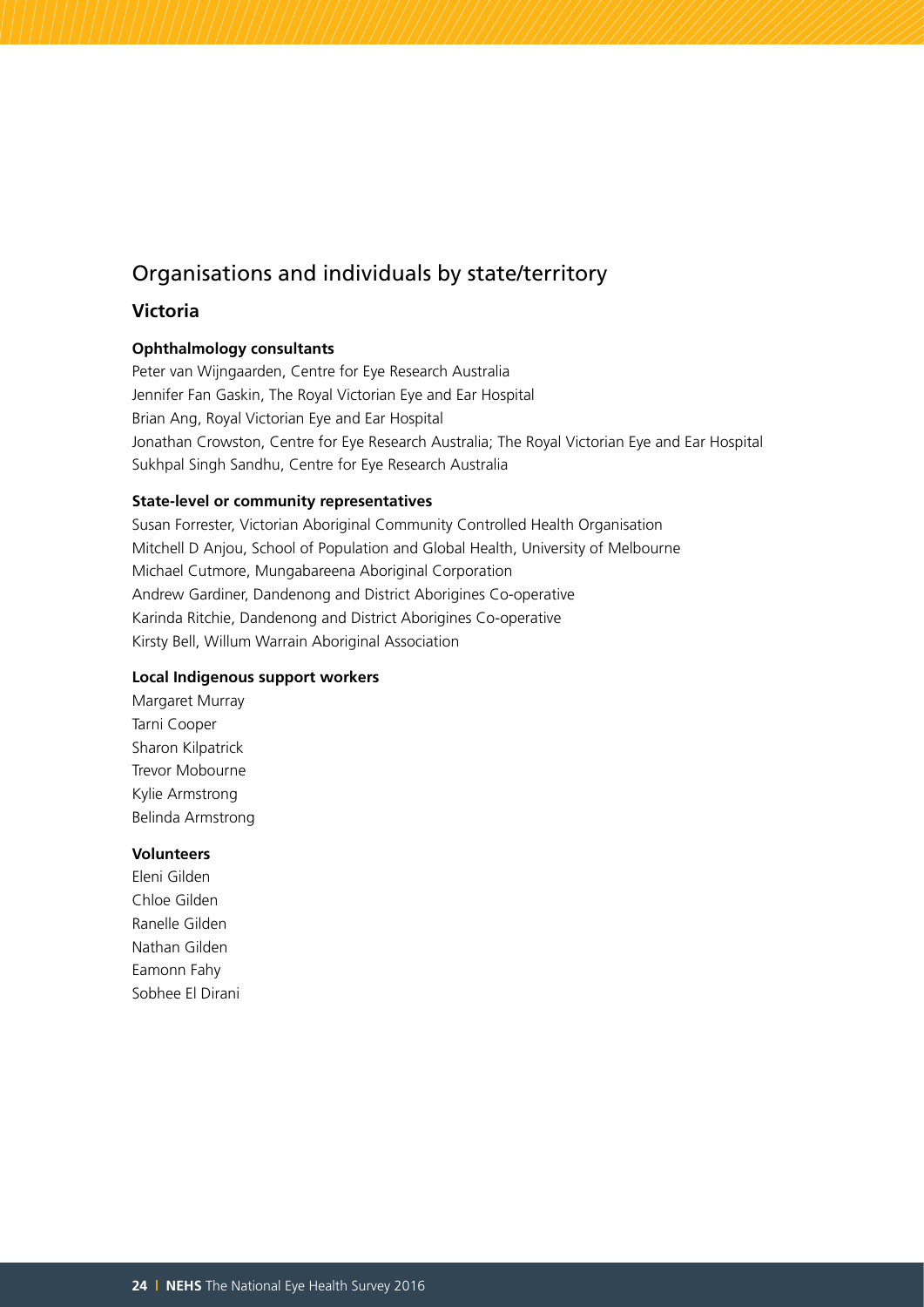#### **South Australia**

#### **State-level or community representatives**

Dr Rosie King, Aboriginal Health Council of South Australia Desley Culpin, Aboriginal Health Council of South Australia Chris Rektsinis, Aboriginal Health Council of South Australia Cindy Zbierski, Nunyara Aboriginal Health Service Theresa Francis, Southern Adelaide Local Health Network Tracie Turnbull, City of Onkaparinga Christine Thyer, Watto Purrunna Aboriginal Health Services

#### **Local Indigenous support workers**

Geraldine McNamara Rebecca McNamara Lekesha Keelan Danny Sevallos

#### **Volunteers**

Jenny Slade Annette Giaretto Lisa Pigliafiori Harley Dutschke Candice Riccio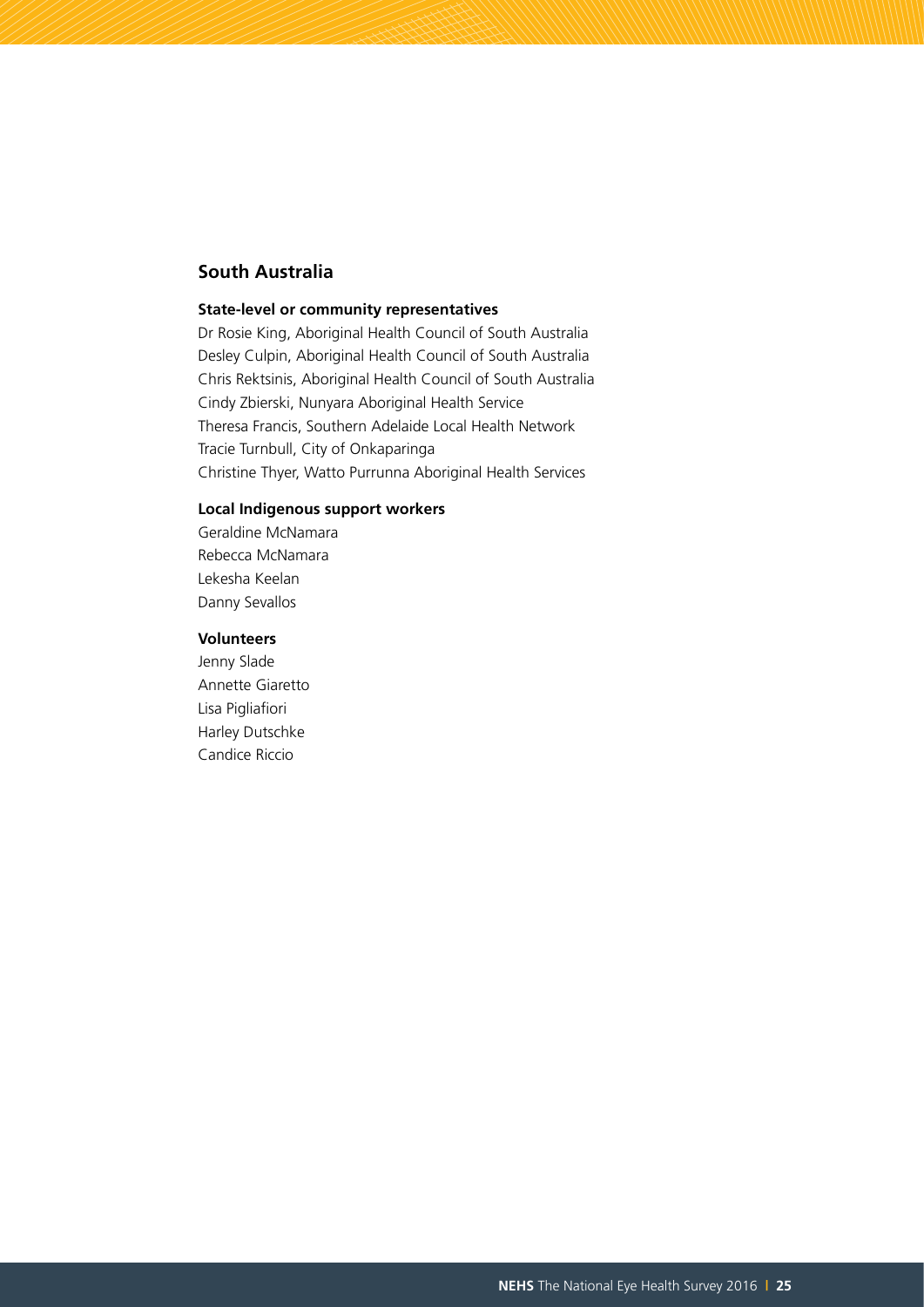#### **Northern Territory**

#### **State-level or community representatives**

John Paterson, Aboriginal Medical Services Alliance Northern Territory Liz Moore, Aboriginal Medical Services Alliance Northern Territory Janelle Scholz, Bagot Clinic

#### **Local Indigenous support worker** Nadia Clements

**Volunteer** Shaun Tatipata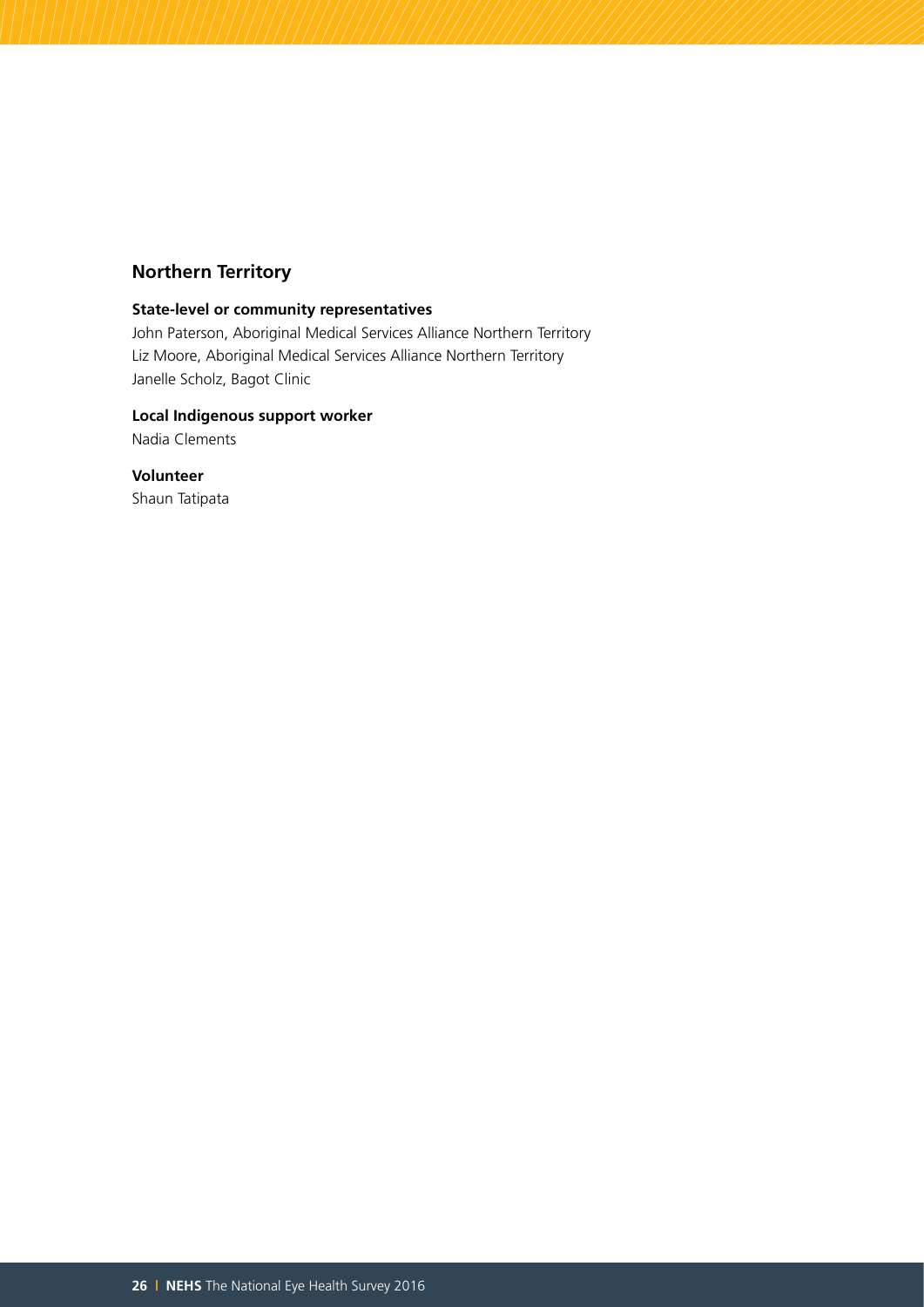#### **New South Wales**

#### **State-level or community representatives**

Colina Waddell, Brien Holden Vision Institute Wendy Hermeston, Aboriginal Health and Medical Research Council of New South Wales Melinda Bell, Tharawal Aboriginal Corporation Tallulah Lett, Tharawal Aboriginal Corporation Nathan Jones, South Western Sydney Local Health District Leslie Jenkins, Budyari Community Health Centre Aaron Day, Goulburn Community Health Centre Simon Sadler, Grand Pacific Health Jade Hansen, Katungal Aboriginal Corporation Community & Medical Services Donna Wade, Katungal Aboriginal Corporation Community & Medical Services Sharleen Dodd, Armajun Aboriginal Health Service Athol Lester, Aunty Jean's Aboriginal Chronic Care Program Joseph Stewart, Eden Community Health Centre

#### **Local Indigenous support workers**

Bruce Porter Judith Munro Vicki Devries Teigan Aldridge Latoya Thomas Kelvin Brown Brian Donnelly Bridgett Jerard Malcolm Timbery Pat Seymore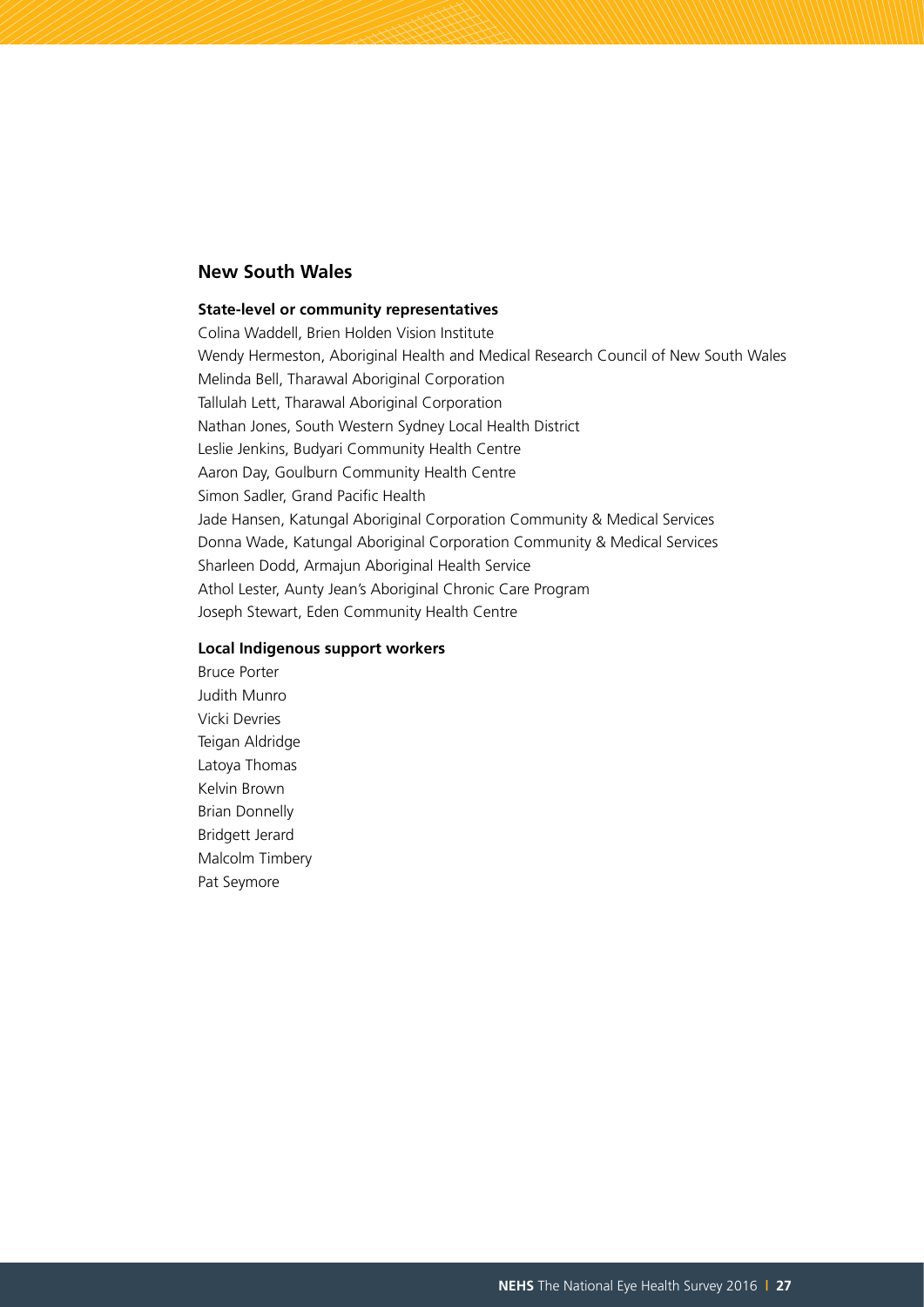#### **Queensland**

#### **State-level or community representatives**

Dr Julieanne Graham, Queensland Aboriginal and Islander Health Council Mark Mitchell, Queensland Aboriginal and Islander Health Council Dr Carmel Nelson, Institute for Urban Indigenous Health Lisa Penrose, Institute for Urban Indigenous Health Renee Blackman, Institute for Urban Indigenous Health Colleen Voss, Institute for Urban Indigenous Health Julie MacKenzie, Kambu Aboriginal and Torres Strait Islander Corporation Scott Hayden, Kambu Aboriginal and Torres Strait Islander Corporation Marissa Smith, Bidgerdii Health Service Louise Martin, Bidgerdii Health Service Dr Jacki Mein, Apunipima Cape York Health Council Sharyll Ellington, Apunipima Cape York Health Council

#### **Local Indigenous support worker**

Melissa Ryan

#### **Volunteers**

Stephanie Button Ray Nagas Larissa Chambers Suzan Chapman Bronwyn Brown Sheridan Di Pietro Yi Zhang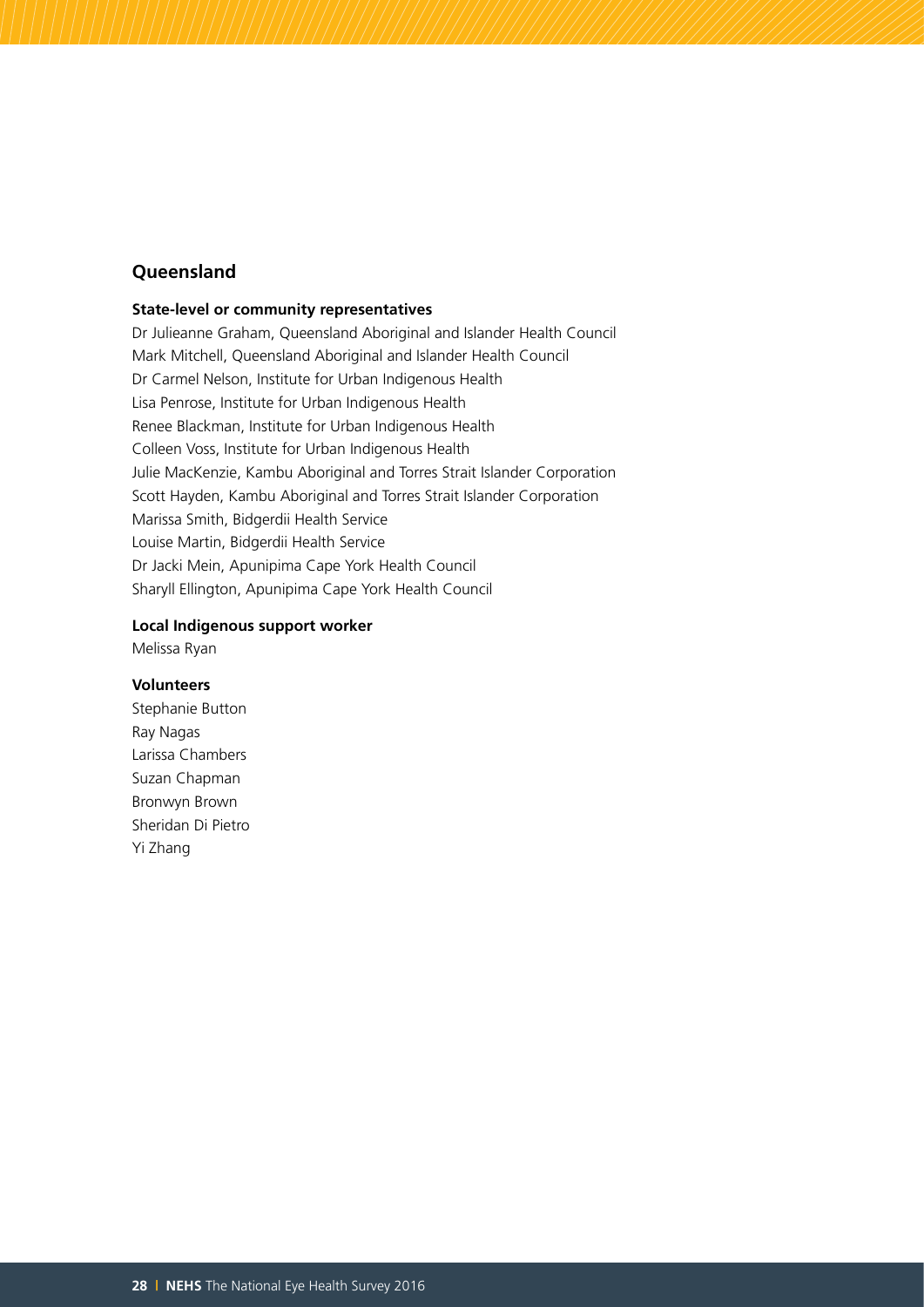#### **Western Australia**

#### **State-level or community representatives**

Dr Angus Turner, Lions Eye Institute Michael Bradley, Derbarl Yerrigan Health Service Jane Jones, Derbarl Yerrigan Health Service Cecilia Cox, Derbarl Yerrigan Health Service Beth Waters, Bega Garnbirringu Health Service Robert Bell, Bega Garnbirringu Health Service Julie Coverley, Great Southern Aboriginal Health Service Michele Holloway, Geraldton Regional Aboriginal Medical Service Helen Edwards, Wirraka Maya Aboriginal Health Service Dr Pauline Vunipola, Wirraka Maya Aboriginal Health Service Roma Sharp, Buurabalayji Thalanyji Aboriginal Corporation Marianne Wood, Aboriginal Health Council of Western Australia Patrica Bushby, Aboriginal Health Council of Western Australia Sharon Bushby, Aboriginal Health Council of Western Australia

#### **Local Indigenous support workers**

Lisa Marie Collard Arthur Ugle Kayleen Pickett Peggy Michael Jeff Farmer Kyanne Heyward Colleen Frost Roslyn Rivers Eric Delgety Trevor Farrell Donna Wright Trevor Beasley Chloe Kleehammer Karen Hayes Anne Hayes Shirley Hayes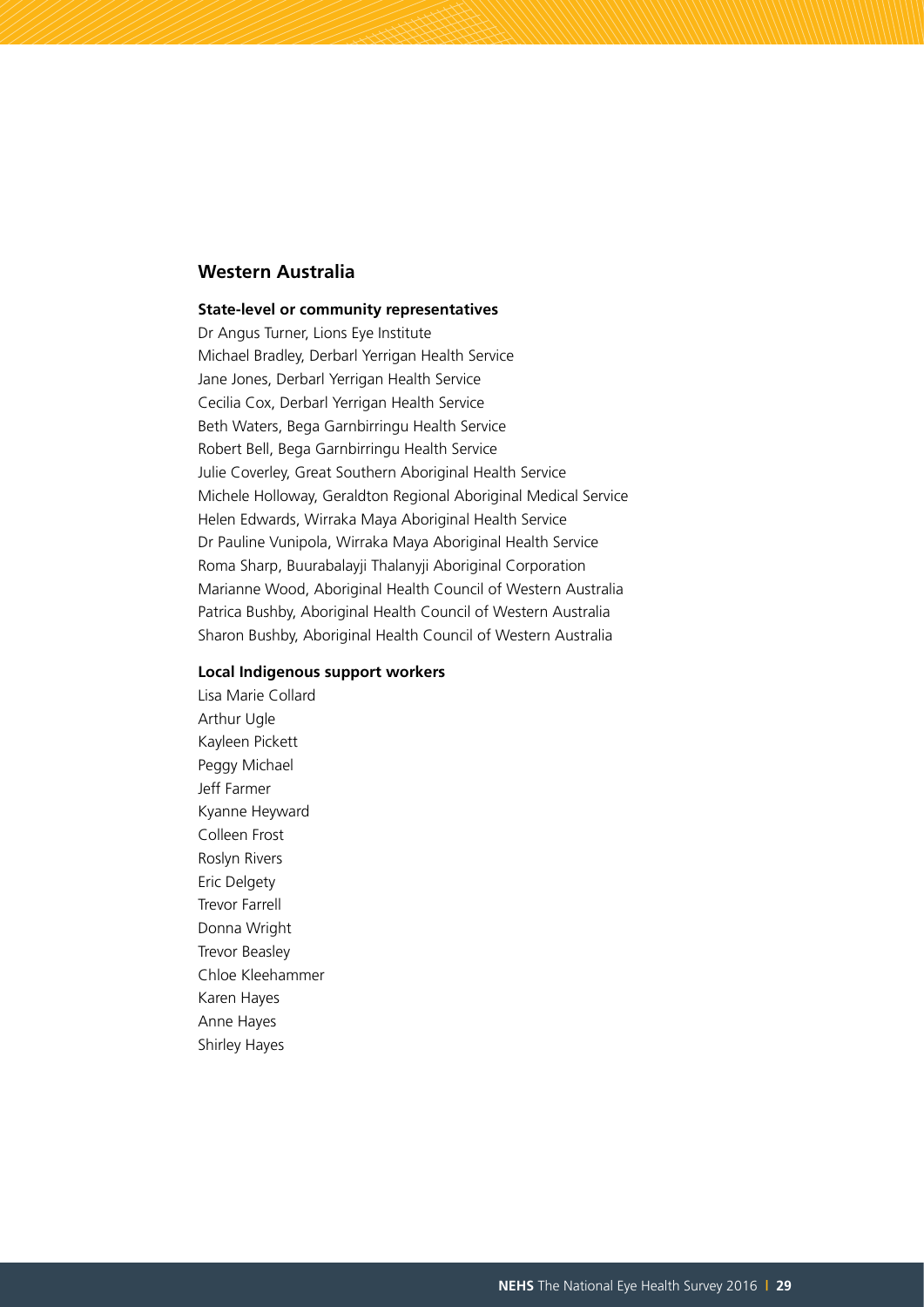



Note: IP is the target Indigenous population. NP is the target non-Indigenous population. In cases where Indigenous communities declined to participate or Indigenous populations were too small, backup sites were used. In some instances, backup sites were used for both Indigenous and non-Indigenous recruitment (IP +NP backup), while in others, a backup site was used only for Indigenous recruitment (IP backup) and non-Indigenous participants were recruited from the primary site (NP only).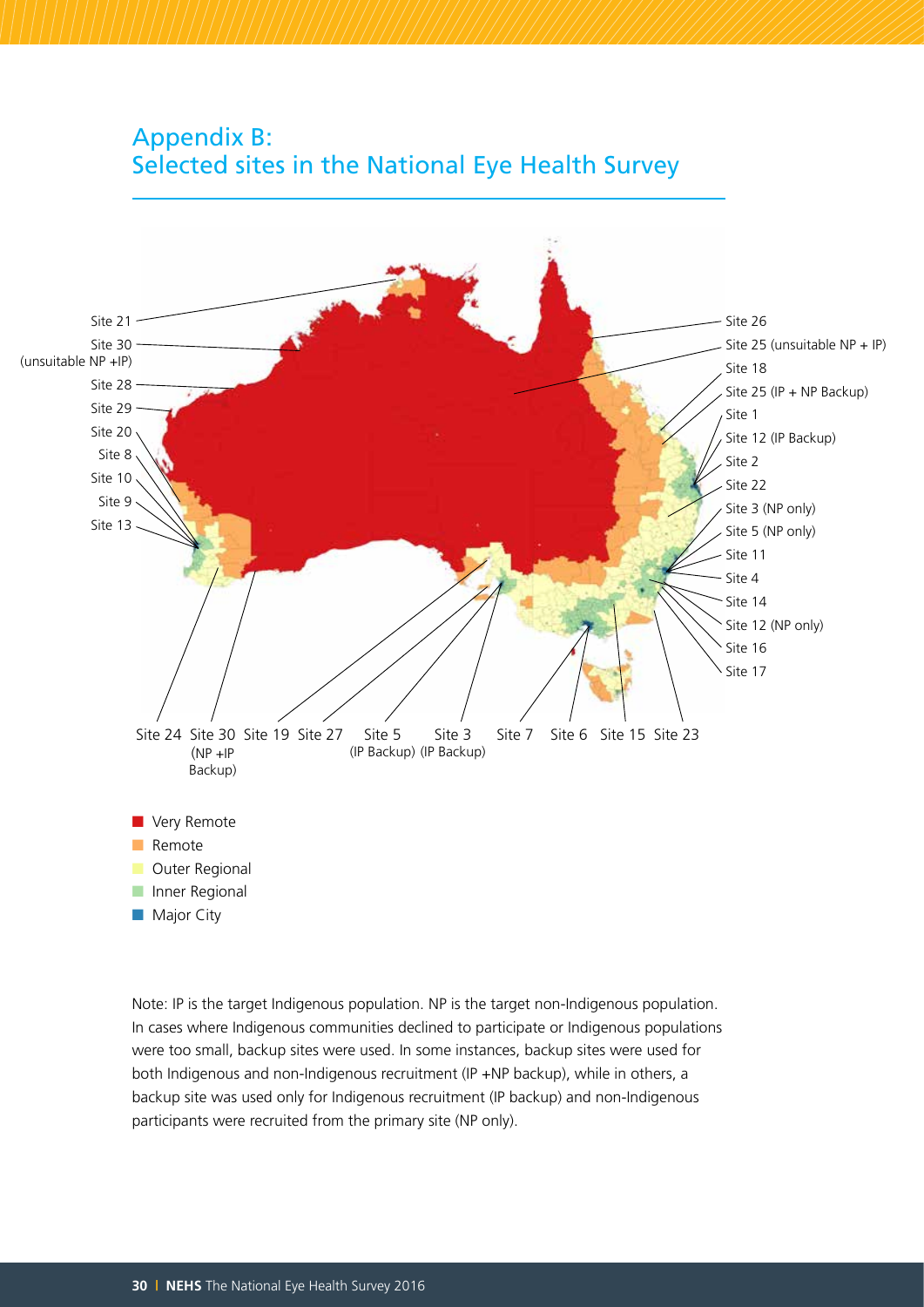| <b>Site No</b> | Site name                                | <b>State</b> |
|----------------|------------------------------------------|--------------|
| $\overline{1}$ | Brighton (Qld)                           | QLD          |
| $\overline{2}$ | Springfield5                             | <b>QLD</b>   |
| $\overline{3}$ | Parklea - Kellyville Ridge               | <b>NSW</b>   |
| $\overline{4}$ | Chipping Norton - Moorebank              | <b>NSW</b>   |
| 5              | Concord - Mortlake - Cabarita            | <b>NSW</b>   |
| $\overline{6}$ | Mornington                               | <b>VIC</b>   |
| $\overline{7}$ | Rowville - Central                       | <b>VIC</b>   |
| 8              | Craigie - Beldon                         | <b>WA</b>    |
| 9              | Bassendean - Eden Hill - Ashfield        | <b>WA</b>    |
| 10             | Kalamunda - Maida Vale - Gooseberry Hill | <b>WA</b>    |
| 11             | Elderslie - Harrington Park              | <b>NSW</b>   |
| 12             | Warilla                                  | <b>NSW</b>   |
| 13             | Lesmurdie - Bickley - Carmel             | <b>WA</b>    |
| 14             | Goulburn                                 | <b>NSW</b>   |
| 15             | Wodonga                                  | <b>VIC</b>   |
| 16             | Tomerong - Wandandian - Woollamia        | <b>NSW</b>   |
| 17             | <b>Ulladulla Region</b>                  | <b>NSW</b>   |
| 18             | Rockhampton Region - East                | QLD          |
| 19             | Whyalla                                  | <b>SA</b>    |
| 20             | Geraldton                                | <b>WA</b>    |
| 21             | Wagaman                                  | <b>NT</b>    |
| 22             | Inverell                                 | <b>NSW</b>   |
| 23             | Eden                                     | <b>NSW</b>   |
| 24             | Katanning                                | <b>WA</b>    |
| 25             | Mount Isa                                | QLD          |
| 26             | <b>Daintree</b>                          | QLD          |
| 27             | Yorke Peninsula - South                  | <b>SA</b>    |
| 28             | South Hedland                            | <b>WA</b>    |
| 29             | Exmouth                                  | <b>WA</b>    |
| 30             | Derby - West Kimberley                   | <b>WA</b>    |

#### **Back-up Sites**

| <b>Site No</b> | Site name                          | <b>State</b> |
|----------------|------------------------------------|--------------|
| Bck 1          | Willoughby-Castle Cove-Northbridge | <b>NSW</b>   |
| Bck 2          | Seventeen Mile Rocks-Sinnamon Park | <b>QLD</b>   |
| Bck 3          | Morphett Vale-East                 | <b>SA</b>    |
| Bck 4          | Ashwood-Chadstone                  | <b>VIC</b>   |
| Bck 5          | Nambour                            | QLD          |
| Bck6           | Warrnambool-South                  | <b>VIC</b>   |
| Bck7           | Rosebery-Bellamack                 | <b>NT</b>    |
| Bck8           | Dorrigo                            | <b>NSW</b>   |
| Bck9           | <b>Banana</b>                      | QLD          |
| Bck10          | <b>Esperance Region</b>            | <b>WA</b>    |